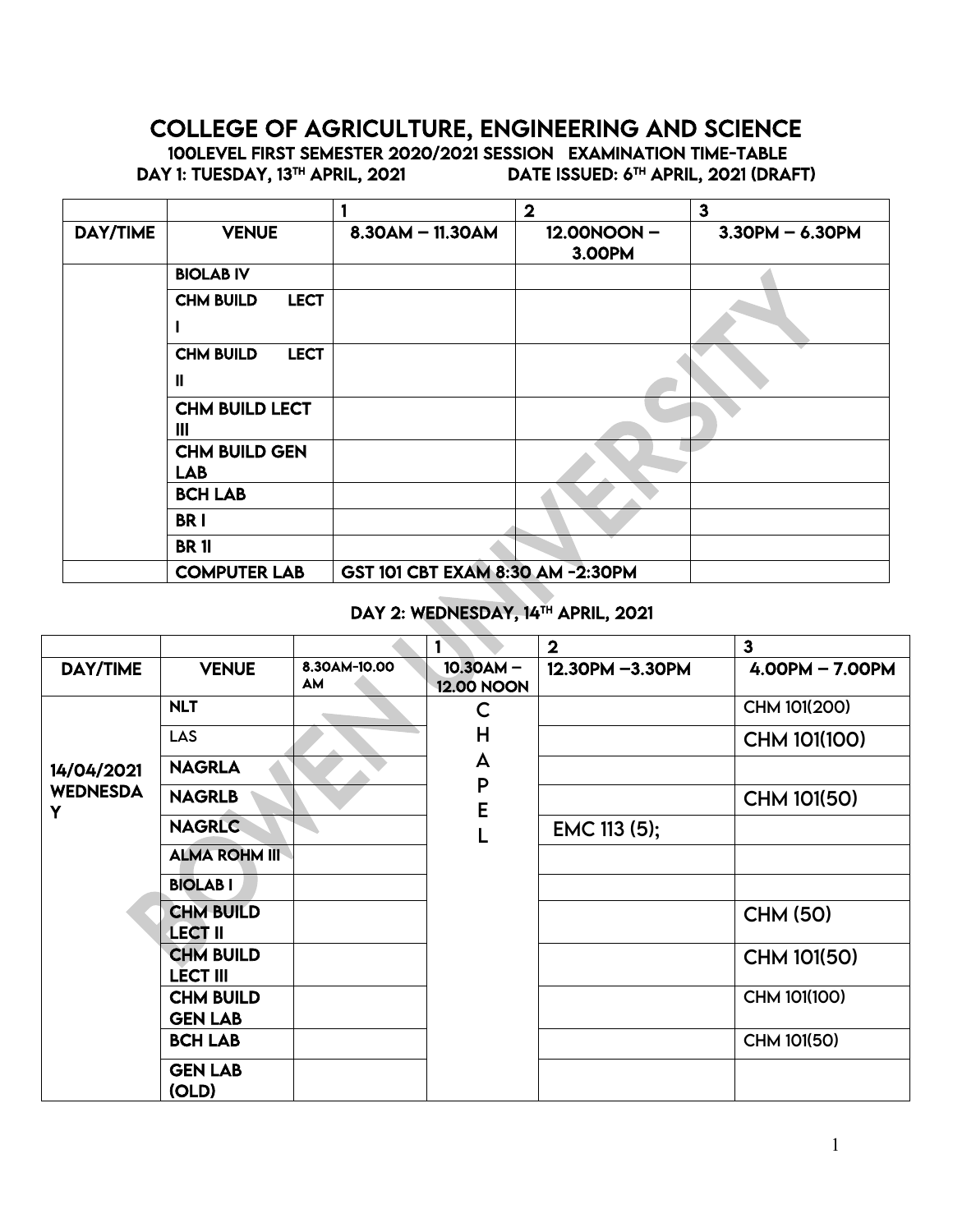|                 |                                    |                                  | $\mathbf{2}$         | $\overline{\mathbf{3}}$ |
|-----------------|------------------------------------|----------------------------------|----------------------|-------------------------|
| DAY/TIME        | <b>VENUE</b>                       | $8.30$ AM - 11.30AM              | 12.00NOON-<br>3.00PM | $3.30PM - 6.30PM$       |
|                 | <b>NLT</b>                         |                                  |                      | PHY 103P (200)          |
|                 | <b>LAS</b>                         |                                  |                      | PHY 103P (100)          |
|                 | <b>AGA</b>                         |                                  |                      | EMC 119 (10);           |
|                 | <b>CALT</b>                        |                                  |                      |                         |
| 15/04/2021      | <b>ALMA ROHM I</b>                 |                                  |                      |                         |
|                 | <b>NAGRLA</b>                      |                                  |                      | PHY 103P (50)           |
| <b>THURSDAY</b> | <b>NAGRLB</b>                      |                                  |                      | <b>PHY 103P(50)</b>     |
|                 | <b>CHM BUILD LECT II</b>           |                                  |                      | <b>PHY 103P(50)</b>     |
|                 | <b>CHM BUILD LECT III</b>          |                                  |                      | <b>PHY 103P(50)</b>     |
|                 | <b>CHM BUILD GEN</b><br><b>LAB</b> |                                  |                      | PHY 103P(100)           |
|                 |                                    |                                  |                      |                         |
|                 | <b>BIOLAB II</b>                   |                                  |                      |                         |
|                 | <b>COMPUTER LAB</b>                | GST 103 CBT EXAM 8:30 AM -2:30PM |                      |                         |
|                 |                                    |                                  |                      |                         |

#### DAY 3: THURSDAY, 15<sup>TH</sup>APRIL, 2021

# DAY 4: FRIDAY, 16TH APRIL, 2021

|                 |                      |                                 | $\overline{2}$     | $\mathbf{3}$      |
|-----------------|----------------------|---------------------------------|--------------------|-------------------|
| <b>DAY/TIME</b> | <b>VENUE</b>         | $8.30$ AM $-$ 11.30AM           | 12.00NOON - 3.00PM | $3.30PM - 6.30PM$ |
|                 | <b>NLT</b>           |                                 |                    |                   |
|                 | <b>LAS</b>           |                                 |                    |                   |
|                 | <b>NAGRLA</b>        |                                 |                    | AGR 101 (40);     |
|                 | <b>NAGRLB</b>        |                                 |                    |                   |
|                 | <b>NAGRLC</b>        |                                 |                    | AGR 101(60)       |
|                 | <b>GEN LAB (OLD)</b> |                                 |                    |                   |
| 16/04/2021      | <b>COMPUTER LAB</b>  | CIT 101CBT EXAM 8:30 AM -2:30PM |                    |                   |
| <b>FRIDAY</b>   |                      |                                 |                    |                   |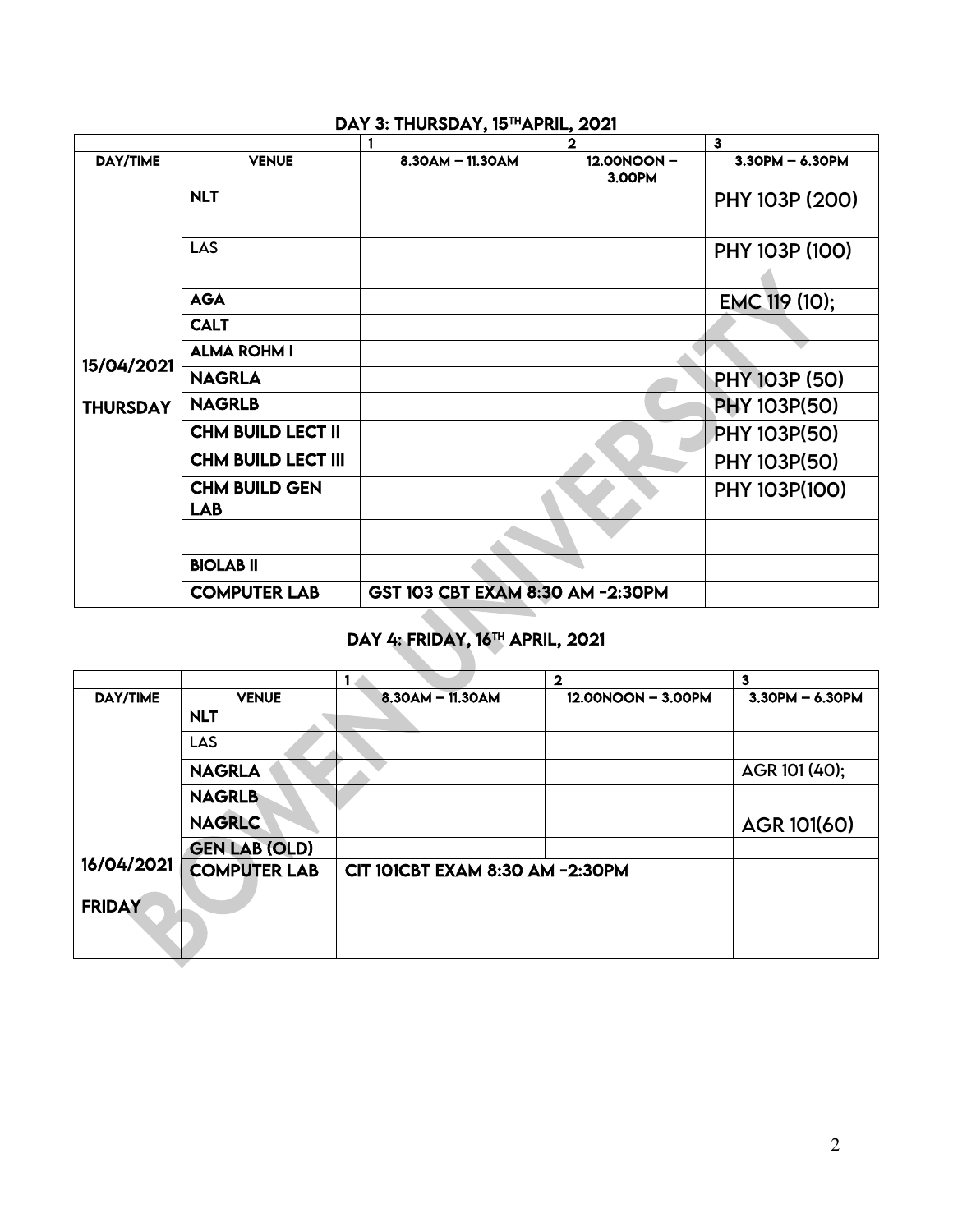|                 |                           |                               | $\overline{\mathbf{2}}$ | $\mathbf{3}$       |
|-----------------|---------------------------|-------------------------------|-------------------------|--------------------|
| <b>DAY/TIME</b> | <b>VENUE</b>              | 8.30AM - 11.30AM              | 12.30NOON-<br>3.30PM    | $3.30$ PM - 6.30PM |
|                 | <b>NLT</b>                |                               |                         | PHY 107 (100);     |
|                 |                           |                               |                         | <b>EMC 115 (5)</b> |
|                 | <b>LAS</b>                |                               |                         |                    |
| 19/04/2020      | <b>BIOLABI</b>            |                               |                         |                    |
| <b>MONDAY</b>   | <b>BIOLAB II</b>          |                               |                         |                    |
|                 | <b>NAGRLA</b>             |                               |                         |                    |
|                 | <b>NAGRLB</b>             |                               |                         |                    |
|                 | <b>NAGRLB</b>             |                               |                         |                    |
|                 | <b>ALMA ROHM III</b>      |                               |                         |                    |
|                 |                           |                               |                         |                    |
|                 | <b>CHM BUILD LECT III</b> |                               |                         |                    |
|                 | <b>NEW CHEM GEN LAB</b>   |                               |                         |                    |
|                 |                           |                               |                         |                    |
|                 | <b>COMPUTER LAB</b>       | MATIOICBT EXAM 8:30 AM-2:30PM |                         |                    |

# DAY 5: MONDAY, 19<sup>TH</sup> APRIL, 2021

# DAY 6: TUESDAY, 20<sup>TH</sup> APRIL 2021

|                 |                   |                    | $\mathbf{2}$         | $\mathbf{3}$          |
|-----------------|-------------------|--------------------|----------------------|-----------------------|
| <b>DAY/TIME</b> | <b>VENUE</b>      | $8.30AM - 11.30AM$ | 12.00NOON-<br>3.00PM | $3.30$ PM $- 6.30$ PM |
|                 | <b>NLT</b>        | PHY 101 (190);     |                      |                       |
|                 | LAS               | PHY 101(100)       |                      |                       |
|                 | <b>NAGRLA</b>     |                    |                      |                       |
|                 | <b>NAGRLB</b>     |                    |                      |                       |
| 20/04/2021      | <b>NAGRLC</b>     |                    |                      |                       |
|                 | <b>PHYLAB</b>     |                    |                      |                       |
| <b>TUESDAY</b>  | <b>BIOLABI</b>    | EMC 117 (5);       |                      |                       |
|                 | <b>BIOLAB II</b>  |                    |                      |                       |
|                 | <b>BIOLAB III</b> |                    |                      |                       |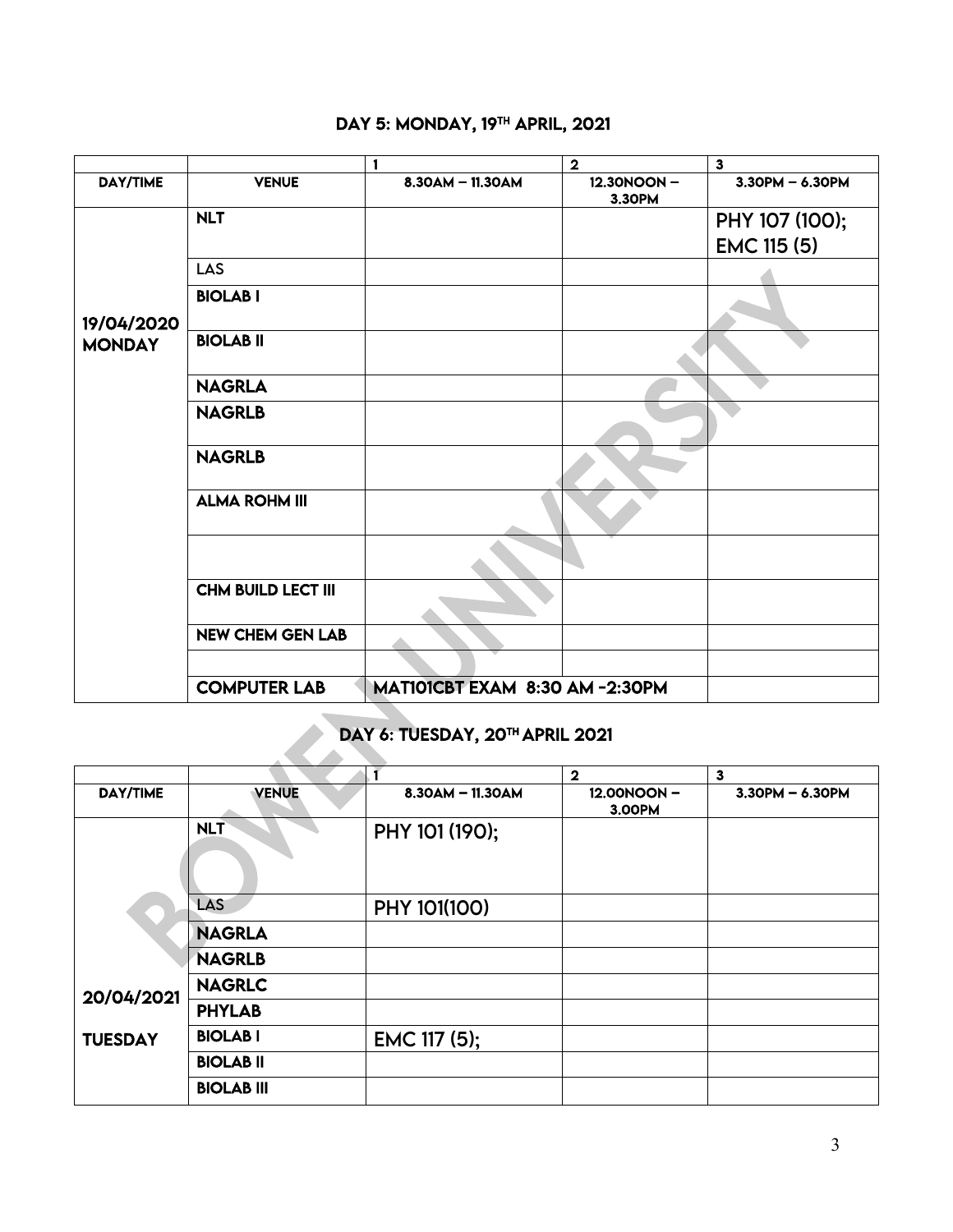| <b>COMPUTER LAB</b>                | STA 111 (80) CBT EXAM 12:30 AM -4:00PM |  |  |
|------------------------------------|----------------------------------------|--|--|
| <b>BCH LAB</b>                     | PHY 101 (50)                           |  |  |
| <b>CHM BUILD GEN</b><br><b>LAB</b> | PHY 101(150)                           |  |  |
| <b>CHM BUILD LECT III</b>          | PHY 101(50)                            |  |  |
| <b>CHM BUILD LECT II</b>           | PHY 101 (50)                           |  |  |
| <b>CHM BUILD LECT I</b>            | PHY 101 (50)                           |  |  |

# DAY 7: 21<sup>ST</sup> WEDNESDAY, 2021

|                  |                        |                      |                                  | $\overline{2}$               | $\overline{\mathbf{3}}$         |
|------------------|------------------------|----------------------|----------------------------------|------------------------------|---------------------------------|
| <b>DAY/TIME</b>  | <b>VENUE</b>           | 8.30AM-10.00 AM      | $10.30AM -$<br><b>12.00 NOON</b> | $12.30PM -$<br><b>3.30PM</b> | $4.00PM - 7.00PM$               |
| 21/04/2021       | <b>NLT</b>             | <b>CHM</b>           | <b>CHAPEL</b>                    |                              |                                 |
| <b>WEDNESDAY</b> |                        | 103P(200)            |                                  |                              |                                 |
|                  | LAS                    | CHM 103P(100)        |                                  |                              |                                 |
|                  | <b>MICCON LAB</b>      |                      |                                  |                              |                                 |
|                  | 11                     |                      |                                  |                              |                                 |
|                  | <b>MAT/STA LAB</b>     |                      |                                  |                              |                                 |
|                  | <b>NAGRLA</b>          |                      |                                  |                              |                                 |
|                  | <b>NAGRLB</b>          |                      |                                  |                              |                                 |
|                  | <b>NAGRLC</b>          |                      |                                  |                              |                                 |
|                  | <b>BIOLAB III</b>      |                      |                                  |                              |                                 |
|                  | <b>BCH LAB</b>         | <b>CHM 103P(50)</b>  |                                  |                              |                                 |
|                  | <b>CHM BUILD</b>       | <b>CHM 103P(50)</b>  |                                  |                              |                                 |
|                  | <b>LECT II</b>         |                      |                                  |                              |                                 |
|                  | <b>CHM BUILD</b>       | <b>CHM</b>           |                                  |                              |                                 |
|                  | <b>LECT III</b>        | 103P(200)            |                                  |                              |                                 |
|                  | <b>COMPUTER</b><br>LAB | <b>CHM 103P(100)</b> |                                  |                              | BLY 101 CBT EXAM 12:30 - 6:00PM |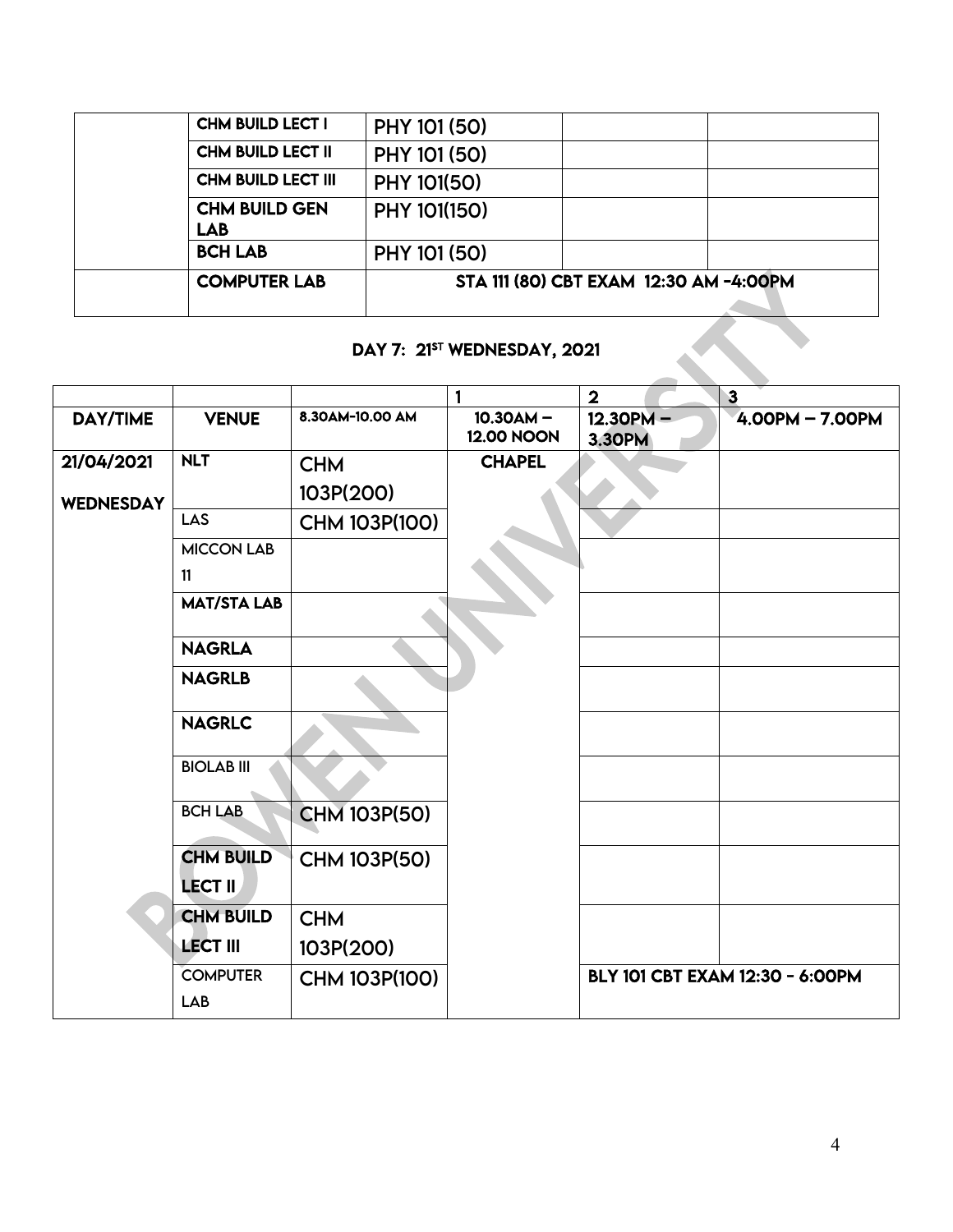|                 |                           |                                | $\mathbf{2}$       | $\mathbf{3}$       |
|-----------------|---------------------------|--------------------------------|--------------------|--------------------|
| DAY/TIME        | <b>VENUE</b>              | $8.30$ AM - 11.30AM            | 12.00NOON - 3.00PM | $3.30PM - 6.30PM$  |
|                 | <b>NLT</b>                |                                |                    |                    |
|                 | <b>LAS</b>                |                                |                    |                    |
|                 | <b>NAGRLA</b>             | <b>EMC 111 (5)</b>             |                    | <b>AGR 111(70)</b> |
|                 |                           |                                |                    |                    |
|                 | <b>NAGRLB</b>             |                                |                    |                    |
| 22/04/2021      | <b>NAGRLC</b>             |                                |                    | <b>AGR 111(70)</b> |
|                 | <b>ALMA ROHM III</b>      |                                |                    |                    |
| <b>THURSDAY</b> | <b>CHM BUILD LECT III</b> |                                |                    |                    |
|                 | <b>CHM BUILD GEN</b>      |                                |                    |                    |
|                 | <b>LAB</b>                |                                |                    |                    |
|                 | <b>GEN LAB (OLD)</b>      |                                |                    |                    |
|                 | <b>COMPUTER LAB</b>       | <b>STA 101 CBT EXAMINATION</b> |                    |                    |
|                 |                           | 8.30AM-2.30PM                  |                    |                    |

# DAY 8: THURSDAY, 22<sup>ND</sup> APRIL, 2021

#### DAY 9: FRIDAY, 23RDAPRIL 2021

|                 |                                    |                                                  | $\mathbf 2$        | 3                     |
|-----------------|------------------------------------|--------------------------------------------------|--------------------|-----------------------|
| <b>DAY/TIME</b> | <b>VENUE</b>                       | $8.30$ AM $-$ 11.30AM                            | 12.00NOON - 3.00PM | $3.30$ PM $- 6.30$ PM |
|                 | <b>NLT</b>                         |                                                  |                    |                       |
| 23/04/2021      | LAS                                |                                                  |                    |                       |
| <b>FRIDAY</b>   | <b>CHM BUILD LECT III</b>          |                                                  |                    | AGE 111 (20)          |
|                 | <b>CHM BUILD GEN</b><br><b>LAB</b> |                                                  |                    |                       |
|                 | <b>MICOM LAB II</b>                |                                                  |                    |                       |
|                 | <b>COMPUTER LAB</b>                | <b>BLY 103P CBT EXAMINATION</b><br>8.30AM-3.00PM |                    |                       |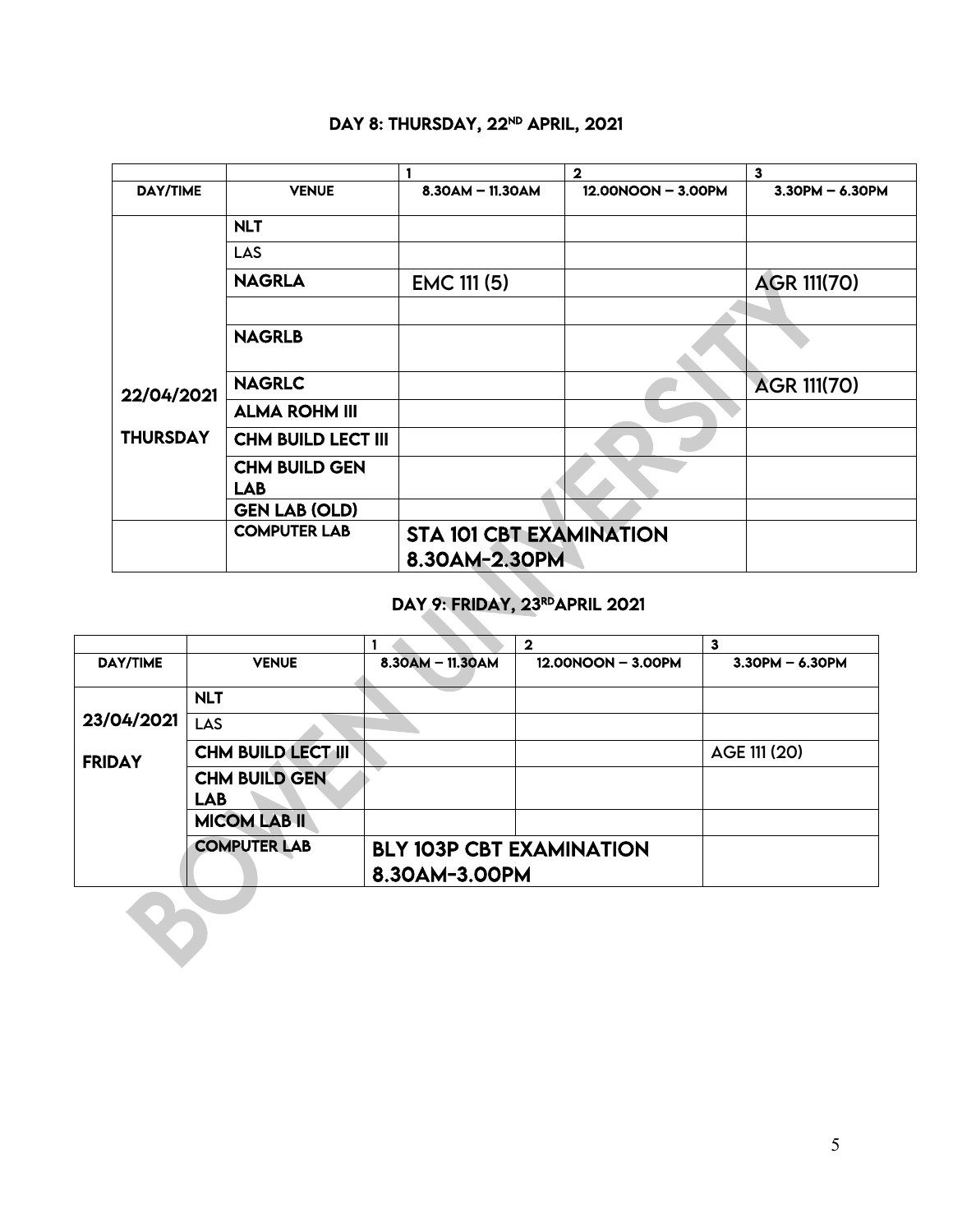# COLLEGE OF MANAGEMENT AND SOCIAL SCIENCES 100LEVEL FIRST SEMESTER 2020/2021 EXAMINATION TIME-TABLE DAY 1: TUESDAY, 13<sup>TH</sup> APRIL, 2021 DATE ISSUED: 6<sup>TH</sup> APRIL, 2021 (DRAFT)

|                 |                       |                                  | $\overline{2}$ | $\overline{\mathbf{3}}$ |
|-----------------|-----------------------|----------------------------------|----------------|-------------------------|
| <b>DAY/TIME</b> | <b>VENUE</b>          | $8.30AM - 11.30AM$               | 12.00NOON-     | $3.30$ PM $- 6.30$ PM   |
|                 |                       |                                  | <b>3.00PM</b>  |                         |
|                 | <b>NLT</b>            |                                  |                |                         |
|                 | <b>LAS</b>            |                                  |                |                         |
|                 | <b>AGA</b>            |                                  |                |                         |
|                 | <b>CALT</b>           |                                  |                |                         |
|                 | <b>ALMA ROHM I</b>    |                                  |                |                         |
|                 | <b>ALMA ROHM III</b>  |                                  |                |                         |
|                 | <b>CHM BUILD LECT</b> |                                  |                |                         |
|                 | $\mathbf{III}$        |                                  |                |                         |
|                 | <b>CHM BUILD GEN</b>  |                                  |                |                         |
| <b>TUESDAY</b>  | <b>LAB</b>            |                                  |                |                         |
|                 | <b>NAGRLA</b>         |                                  |                |                         |
| 13/04/2021      | <b>NAGRLB</b>         |                                  |                |                         |
|                 | <b>NAGRLC</b>         |                                  |                |                         |
|                 | <b>COMPUTER LAB</b>   | GST 101 CBT EXAM 8:30 AM -2:30PM |                |                         |
|                 |                       |                                  |                |                         |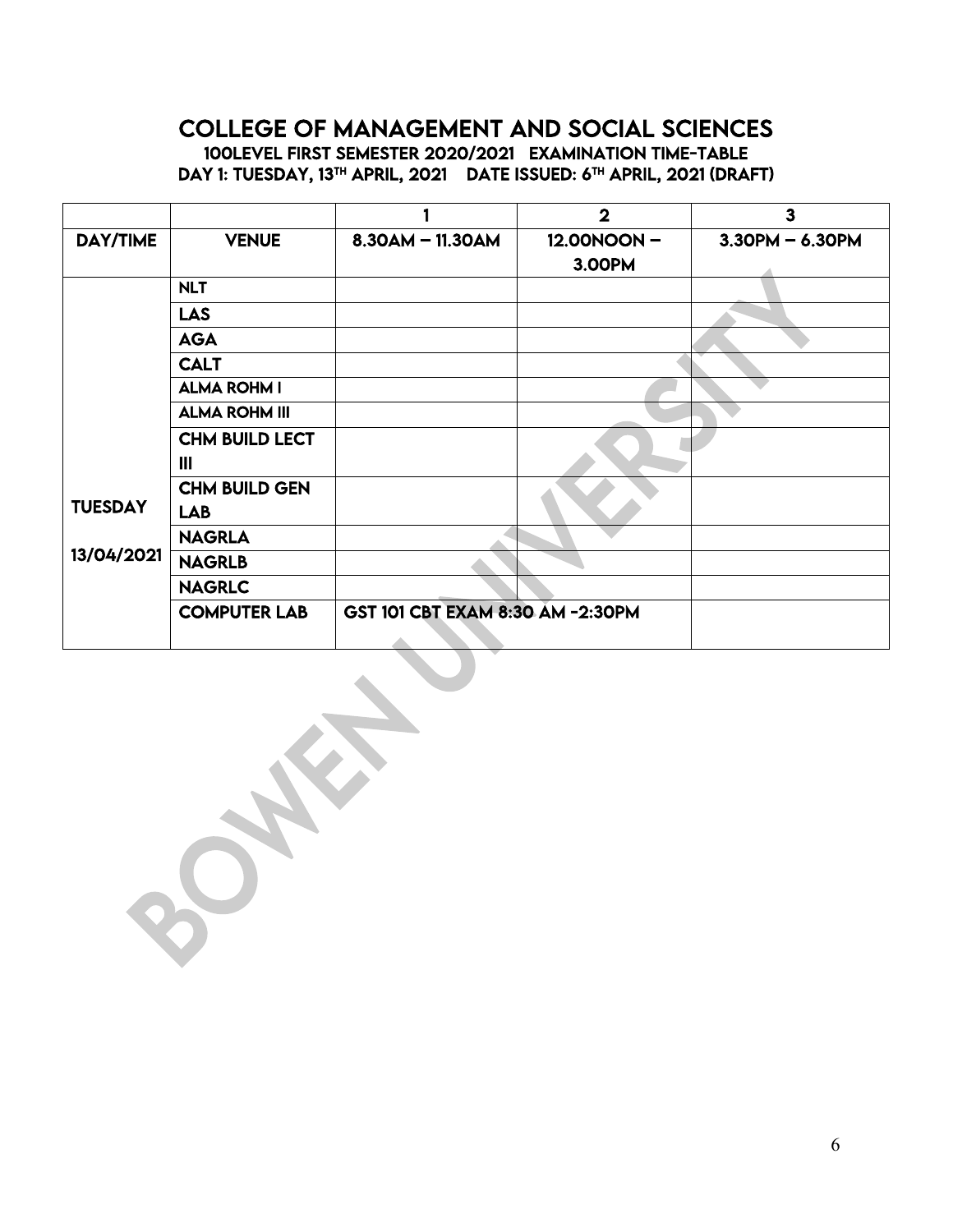#### DAY 2: WEDNESDAY, 14TH APRIL, 2021

|                 |                                          |                    | $\mathbf{1}$                     | $\overline{\mathbf{2}}$ | $\mathbf{3}$        |
|-----------------|------------------------------------------|--------------------|----------------------------------|-------------------------|---------------------|
| DAY/TIME        | <b>VENUE</b>                             | 8.30AM-10.00<br>AM | $10.30AM -$<br><b>12.00 NOON</b> | 12.30PM -3.30PM         | $4.00PM - 7.00PM$   |
|                 | <b>CALT</b>                              |                    |                                  | <b>SOC 101 (150)</b>    |                     |
|                 | <b>SMS-001</b>                           |                    |                                  |                         |                     |
|                 | <b>SMS-002</b>                           |                    | $\mathsf C$                      |                         |                     |
|                 | <b>SMS-003</b>                           |                    |                                  | <b>BFN 101 (10)</b>     |                     |
| <b>WEDNESDA</b> | <b>SMS-004</b>                           |                    |                                  | SOC 101(40)             |                     |
| Y               | <b>SMS-005</b>                           |                    | H                                | <b>SOC 101(40)</b>      |                     |
| 14/04/2021      | <b>SMS-006</b>                           |                    |                                  |                         |                     |
|                 | <b>SMS-007</b>                           |                    |                                  |                         |                     |
|                 | <b>SMS-008</b>                           |                    |                                  |                         |                     |
|                 | <b>SMS-009</b>                           |                    | Ą                                |                         |                     |
|                 | <b>SMS-010</b>                           |                    |                                  |                         |                     |
|                 | <b>SMS-011</b>                           |                    |                                  |                         | <b>IRD 103 (50)</b> |
|                 | <b>SMS-012</b>                           |                    | $\overline{\mathbf{E}}$          |                         |                     |
|                 | $\overline{\phantom{a}}$<br>$O_{\infty}$ |                    |                                  |                         |                     |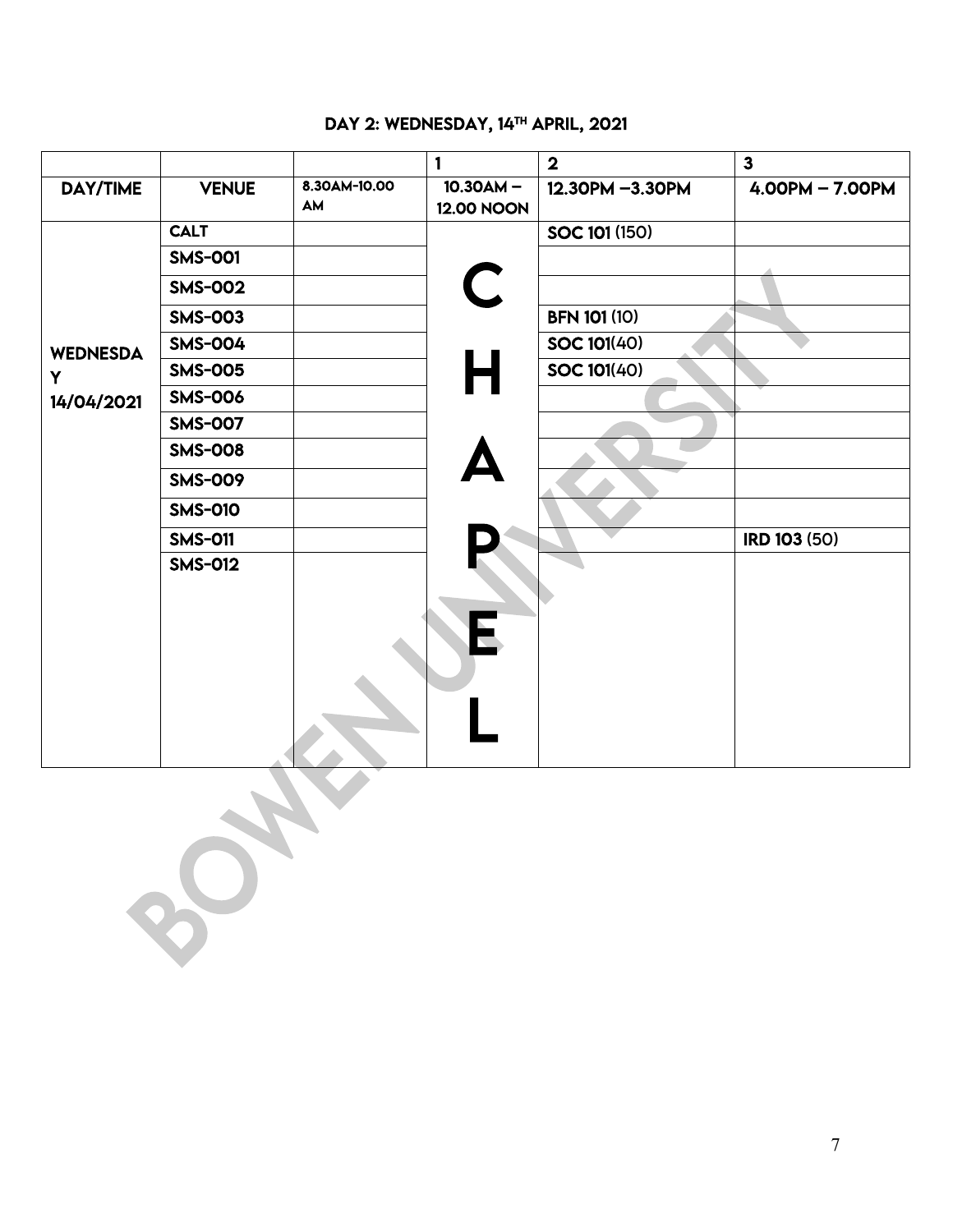|                 |                     | 1                                | $\overline{\mathbf{2}}$ | $\mathbf{3}$         |
|-----------------|---------------------|----------------------------------|-------------------------|----------------------|
| <b>DAY/TIME</b> | <b>VENUE</b>        | 8.30AM - 11.30AM                 | 12.00NOON-<br>3.00PM    | $3.30$ PM - 6.30PM   |
|                 | <b>CALT</b>         |                                  |                         | <b>ECN 101 (150)</b> |
|                 |                     |                                  |                         | PDS 105 (30)         |
|                 | <b>SMS-001</b>      |                                  |                         |                      |
|                 | <b>SMS-002</b>      |                                  |                         |                      |
|                 | <b>SMS-003</b>      |                                  |                         |                      |
|                 | <b>SMS-004</b>      |                                  |                         |                      |
| <b>THURSDAY</b> | <b>SMS-005</b>      |                                  |                         |                      |
| 15/04/2021      | <b>SMS-006</b>      |                                  |                         |                      |
|                 | <b>SMS-007</b>      |                                  |                         |                      |
|                 | <b>SMS-008</b>      |                                  |                         |                      |
|                 | <b>SMS-009</b>      |                                  |                         |                      |
|                 | <b>SMS-010</b>      |                                  |                         |                      |
|                 | <b>SMS-011</b>      |                                  |                         |                      |
|                 | <b>SMS-012</b>      |                                  |                         |                      |
|                 | <b>COMPUTER LAB</b> | GST 103 CBT EXAM 8:30 AM -2:30PM |                         |                      |

# DAY 3: THURSDAY, 15<sup>TH</sup> APRIL, 2021

#### I DAY 4: FRIDAY, 16TH APRIL, 2021

|          |                | 1                             | $\mathbf{2}$       | $\mathbf{3}$          |
|----------|----------------|-------------------------------|--------------------|-----------------------|
| DAY/TIME | <b>VENUE</b>   | 8.30AM - 11.30AM              | 12.00NOON - 3.00PM | $3.30$ PM $- 6.30$ PM |
|          | <b>CALT</b>    | CIT 103 (65); IRD 101<br>(60) |                    | <b>PDS 101 (100)</b>  |
|          | <b>SMS-001</b> |                               |                    | <b>ECN 103 (20)</b>   |
|          |                |                               |                    | <b>IRP 103 (10)</b>   |
|          | <b>SMS-002</b> |                               |                    |                       |
|          | <b>SMS-003</b> |                               |                    |                       |
|          | <b>SMS-004</b> |                               |                    |                       |
|          | <b>SMS-005</b> |                               |                    |                       |
|          | <b>SMS-006</b> |                               |                    |                       |
|          | <b>SMS-007</b> |                               |                    |                       |
|          | <b>SMS-008</b> |                               |                    |                       |
|          | <b>SMS-009</b> |                               |                    |                       |
|          | <b>SMS-010</b> |                               |                    |                       |
|          | <b>SMS-011</b> |                               |                    |                       |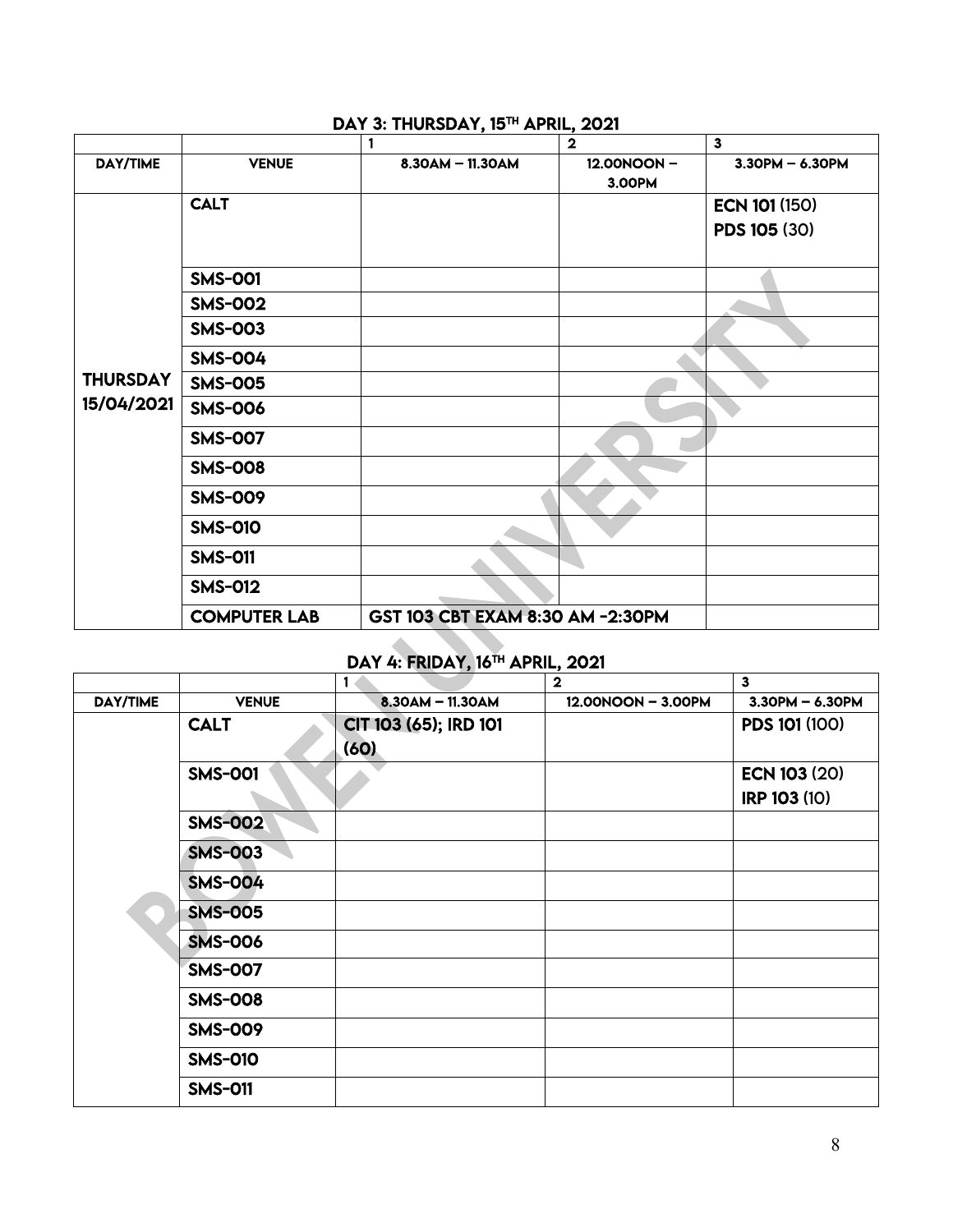| <b>SMS-012</b>      |                                         |  |  |
|---------------------|-----------------------------------------|--|--|
| <b>COMPUTER LAB</b> | $\mid$ CIT 101 CBT EXAM 8:30 AM -2:30PM |  |  |
|                     |                                         |  |  |

# DAY 5: MONDAY, 19TH APRIL, 2021

|                 |                 |                                  | $\mathbf{2}$       | 3                     |
|-----------------|-----------------|----------------------------------|--------------------|-----------------------|
| <b>DAY/TIME</b> | <b>VENUE</b>    | $8.30$ AM $-$ 11.30AM            | 12.00NOON - 3.00PM | $3.30$ PM $- 6.30$ PM |
|                 |                 |                                  |                    |                       |
|                 | <b>CALT</b>     |                                  |                    |                       |
|                 | <b>SMS-001</b>  | SOC 111 (40)                     |                    | IRP 107 (15)          |
|                 | <b>SMS-002</b>  |                                  |                    |                       |
|                 | <b>SMS-003</b>  |                                  |                    |                       |
|                 | <b>SMS-010</b>  |                                  |                    |                       |
| <b>MONDAY</b>   | <b>SMS-011</b>  |                                  |                    |                       |
| 19/04/2021      | <b>SMS-012</b>  |                                  |                    |                       |
|                 | <b>COMPUTER</b> | MAT 101 CBT EXAM 8:30 AM -2:30PM |                    |                       |
|                 | <b>LAB</b>      |                                  |                    |                       |

#### í DAY 6: TUESDAY, 20TH APRIL, 2021

|                 |                     |                      | $\mathbf{2}$         | $\mathbf{3}$        |
|-----------------|---------------------|----------------------|----------------------|---------------------|
| <b>DAY/TIME</b> | <b>VENUE</b>        | $8.30$ AM - 11.30AM  | 12.00NOON-<br>3.00PM | $3.30$ PM - 6.30PM  |
|                 | <b>CALT</b>         | <b>ECN 105(50)</b>   |                      | PDS 103 (50)        |
|                 |                     |                      |                      | <b>ACC 112 (80)</b> |
|                 | <b>SMS-001</b>      | SOC 103(10), BFN 113 |                      |                     |
|                 |                     | (3)                  |                      |                     |
|                 | <b>COMPUTER LAB</b> |                      |                      |                     |
| <b>TUESDAY</b>  |                     |                      |                      |                     |
| 20/04/2021      |                     |                      |                      |                     |
|                 |                     |                      |                      |                     |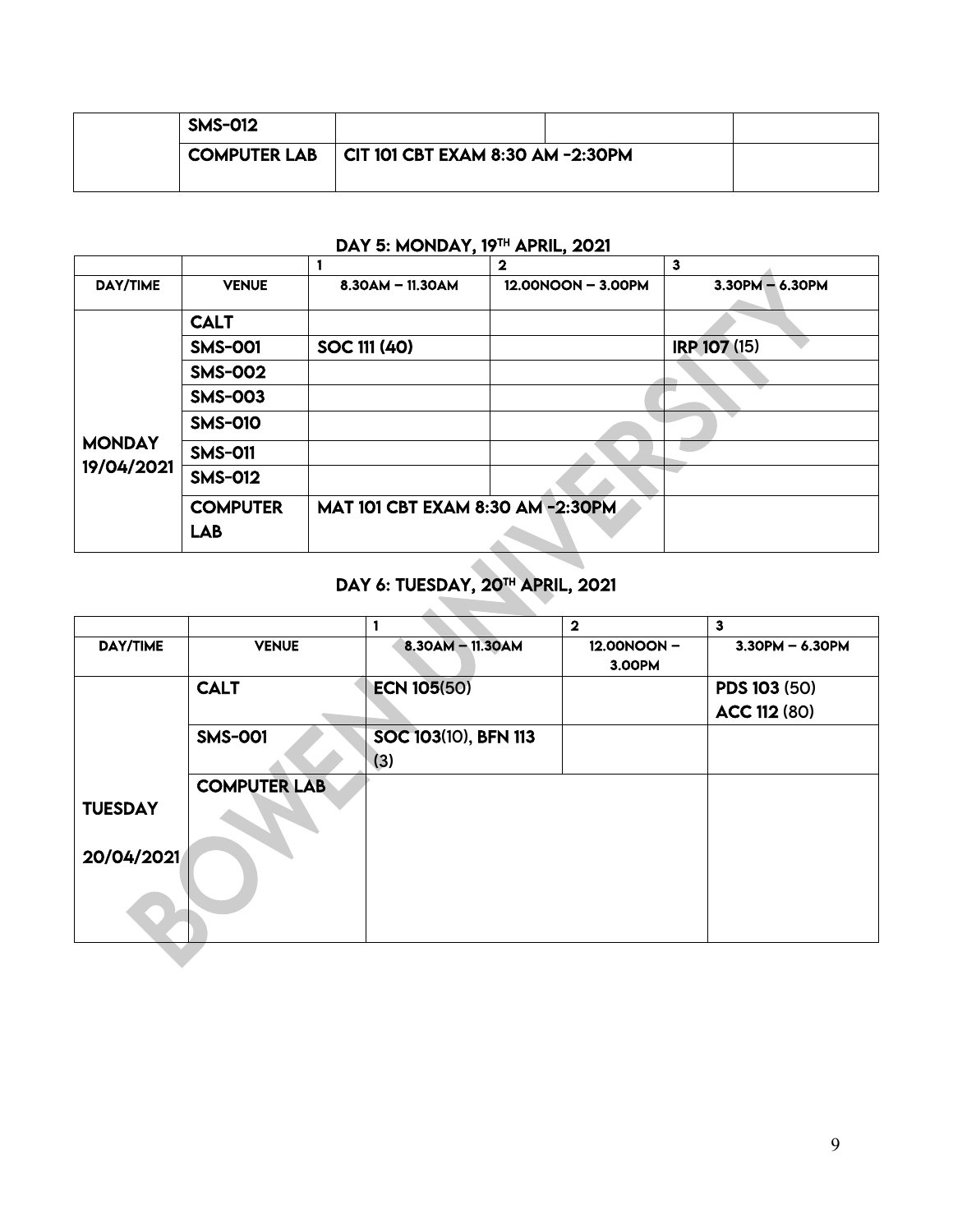|                                |                |                    |                                  | $\overline{2}$      | 3 <sup>1</sup>              |
|--------------------------------|----------------|--------------------|----------------------------------|---------------------|-----------------------------|
| DAY/TIME                       | <b>VENUE</b>   | 8.30AM-10.00<br>AM | $10.30AM - 12.00$<br><b>NOON</b> | 12.30PM -3.30PM     | $4.00PM -$<br><b>7.00PM</b> |
|                                | <b>CALT</b>    |                    |                                  |                     |                             |
|                                | <b>SMS-001</b> |                    | C                                |                     |                             |
|                                | <b>SMS-002</b> |                    |                                  |                     |                             |
|                                | <b>SMS-003</b> |                    | Н                                |                     |                             |
|                                | <b>SMS-004</b> |                    |                                  |                     |                             |
| <b>WEDNESDAY</b><br>21/04/2021 | <b>SMS-005</b> |                    | P<br>$\mathsf{E}$                | <b>SOC 115 (20)</b> | IRD 107(50)                 |

# DAY 7: WEDNESDAY, 21<sup>ST</sup> APRIL, 2021

# DAY 8: THURSDAY, 22<sup>ND</sup> APRIL, 2021

|          |                     |                                        | $\mathbf{2}$ | 3                   |
|----------|---------------------|----------------------------------------|--------------|---------------------|
| DAY/TIME | <b>VENUE</b>        | $-8.30$ AM $-$ 11.30AM                 | 12.00NOON-   | $3.30PM - 6.30PM$   |
|          |                     |                                        | 3.00PM       |                     |
|          | <b>CALT</b>         |                                        |              |                     |
|          | <b>SMS-006</b>      |                                        |              | <b>IRD 109 (50)</b> |
|          | <b>SMS-007</b>      |                                        |              |                     |
|          | <b>SMS-008</b>      |                                        |              |                     |
|          | <b>SMS-009</b>      |                                        |              |                     |
|          | <b>SMS-010</b>      |                                        |              |                     |
|          | <b>COMPUTER LAB</b> | <b>STA 101 CBT EXAMINATION 8.30AM-</b> |              |                     |
|          |                     | 2.30PM                                 |              |                     |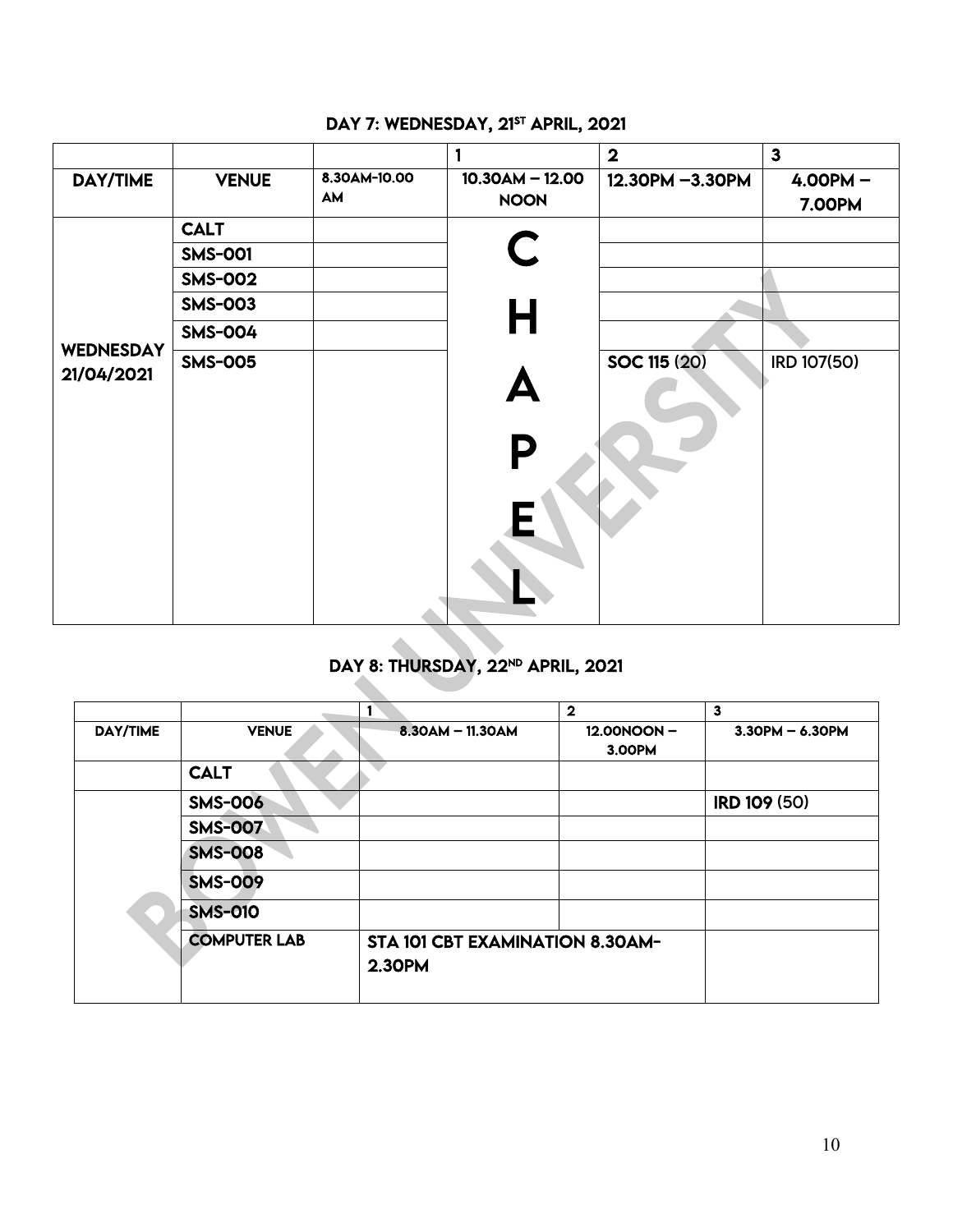#### DAY9: FRIDAY, 23RD APRIL 2021

|                 |                     |                     | $\mathbf{2}$         | $\mathbf{3}$          |
|-----------------|---------------------|---------------------|----------------------|-----------------------|
| <b>DAY/TIME</b> | <b>VENUE</b>        | $8.30AM - 11.30AM$  | 12.00NOON-<br>3.00PM | $3.30$ PM $- 6.30$ PM |
|                 | <b>CALT</b>         | <b>BUS 103 (60)</b> |                      |                       |
|                 | <b>SMS-001</b>      |                     |                      |                       |
|                 | <b>SMS-002</b>      |                     |                      |                       |
|                 | <b>SMS-003</b>      |                     |                      |                       |
| 23/04/2021      | <b>SMS-004</b>      |                     |                      |                       |
| <b>FRIDAY</b>   | <b>SMS-005</b>      |                     |                      |                       |
|                 |                     |                     |                      |                       |
|                 | <b>COMPUTER LAB</b> |                     |                      |                       |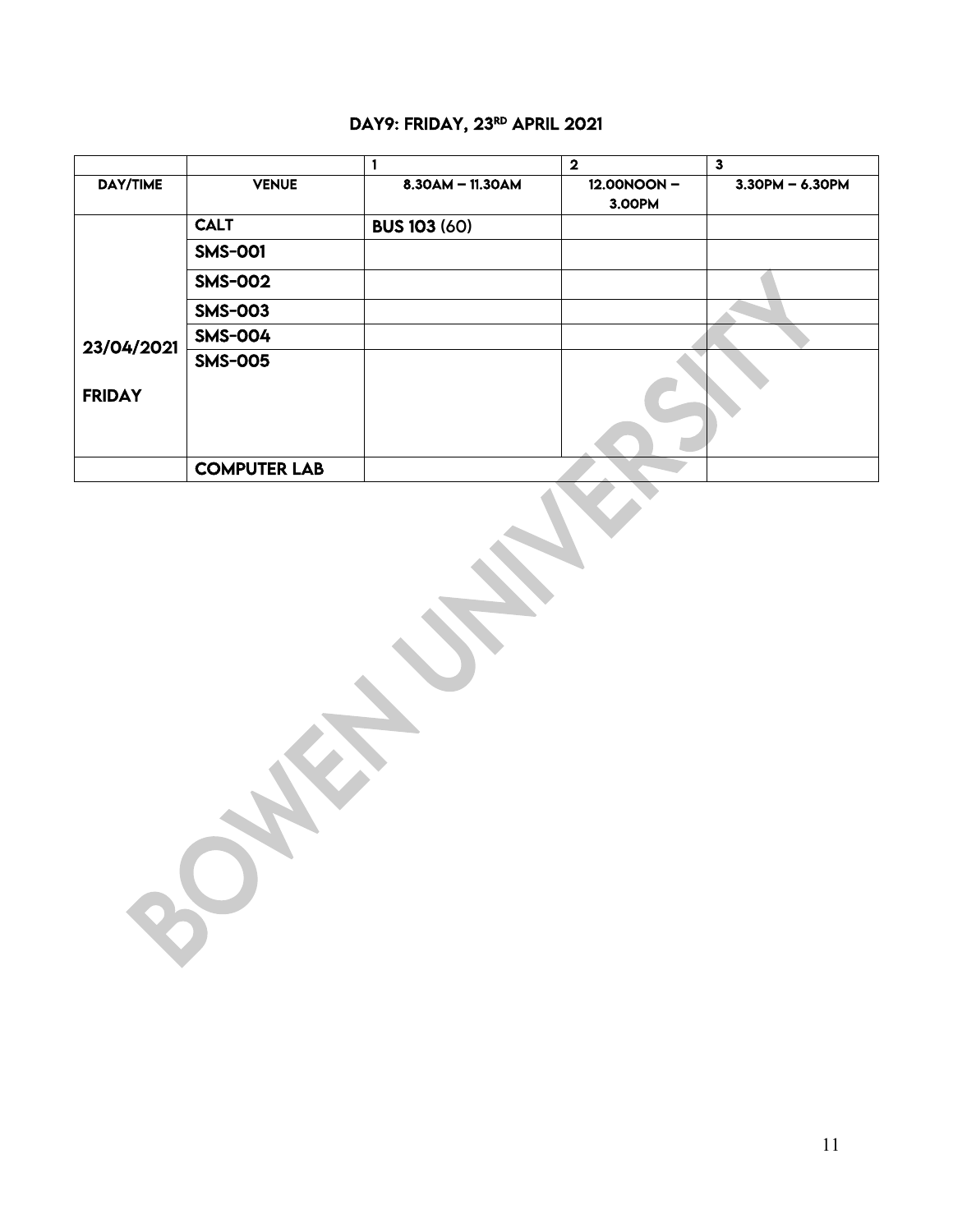# COLLEGE OF COMPUTING AND COMMUNICATION STUDIES FIRST SEMESTER 2020/2021 SESSION EXAMINATION TIME-TABLE

|                 | DAY 1: TUESDAY, 13 <sup>TH</sup> APRIL, 2021 |                                  | DATE ISSUED: 6 <sup>TH</sup> APRIL, 2021 (DRAFT) |               |
|-----------------|----------------------------------------------|----------------------------------|--------------------------------------------------|---------------|
|                 |                                              |                                  |                                                  |               |
| <b>DAY/TIME</b> | <b>VENUE</b>                                 | $8.30$ AM $-$ 11.30AM            | $12.00N$ ON -                                    | $3.3$ OPM $-$ |
|                 |                                              |                                  | 3.00PM                                           | 6.30PM        |
| <b>TUESDAY</b>  | <b>BIOLAB IIIA</b>                           |                                  |                                                  |               |
| 13/04/2021      | <b>COMPUTER LAB</b>                          | GST 101 CBT EXAM 8:30 AM -2:30PM |                                                  |               |

# DAY 2: WEDNESDAY, 14TH APRIL, 2021

|                 |                       |                           |                                  | $\mathbf{2}$    | 3                           |
|-----------------|-----------------------|---------------------------|----------------------------------|-----------------|-----------------------------|
| <b>DAY/TIME</b> | <b>VENUE</b>          | 8.30AM-10.00<br><b>AM</b> | $10.30AM -$<br><b>12.00 NOON</b> | 12.30PM -3.30PM | $4.00PM -$<br><b>7.00PM</b> |
|                 | <b>NLT</b>            |                           |                                  |                 |                             |
|                 | <b>ODILI III</b>      |                           |                                  |                 |                             |
|                 | <b>ALMA ROHM I</b>    | CMA 131(40)               | Ĥ                                |                 | CMA 127(50)                 |
|                 | <b>ALMA ROHM</b><br>Ш |                           | А<br>Þ                           |                 | CMA 127(50)                 |
| <b>WEDNESDA</b> | <b>SMS 008</b>        |                           | E.                               |                 |                             |
| 14/04/2021      | <b>SMS 009</b>        |                           |                                  |                 |                             |
|                 | <b>SMS 010</b>        |                           |                                  |                 |                             |

#### DAY 3: THURSDAY, 15TH APRIL 2021

|                 |                      |                                                    | $\overline{2}$       | 3                  |
|-----------------|----------------------|----------------------------------------------------|----------------------|--------------------|
| <b>DAY/TIME</b> | <b>VENUE</b>         | $8.30AM - 11.30AM$                                 | 12.00NOON-<br>3.00PM | $3.30PM - 6.30PM$  |
|                 | LAS                  | MAS 105 (40)                                       |                      | <b>MAS 119(50)</b> |
|                 | <b>ALMA ROHM III</b> |                                                    |                      |                    |
|                 | <b>SMS 008</b>       |                                                    |                      |                    |
|                 | <b>SMS 009</b>       |                                                    |                      | MAS 107(30)        |
|                 | <b>SMS 010</b>       |                                                    |                      | <b>MAS 107(40)</b> |
|                 | <b>NAGRLA</b>        |                                                    |                      |                    |
|                 | <b>NAGRLB</b>        |                                                    |                      |                    |
|                 | <b>NAGRLC</b>        |                                                    |                      |                    |
|                 | <b>BR1</b>           |                                                    |                      |                    |
|                 | <b>COMPUTER LAB</b>  | <b>GST 103 CBT EXAMS 8.30AM -</b><br><b>2.30PM</b> |                      |                    |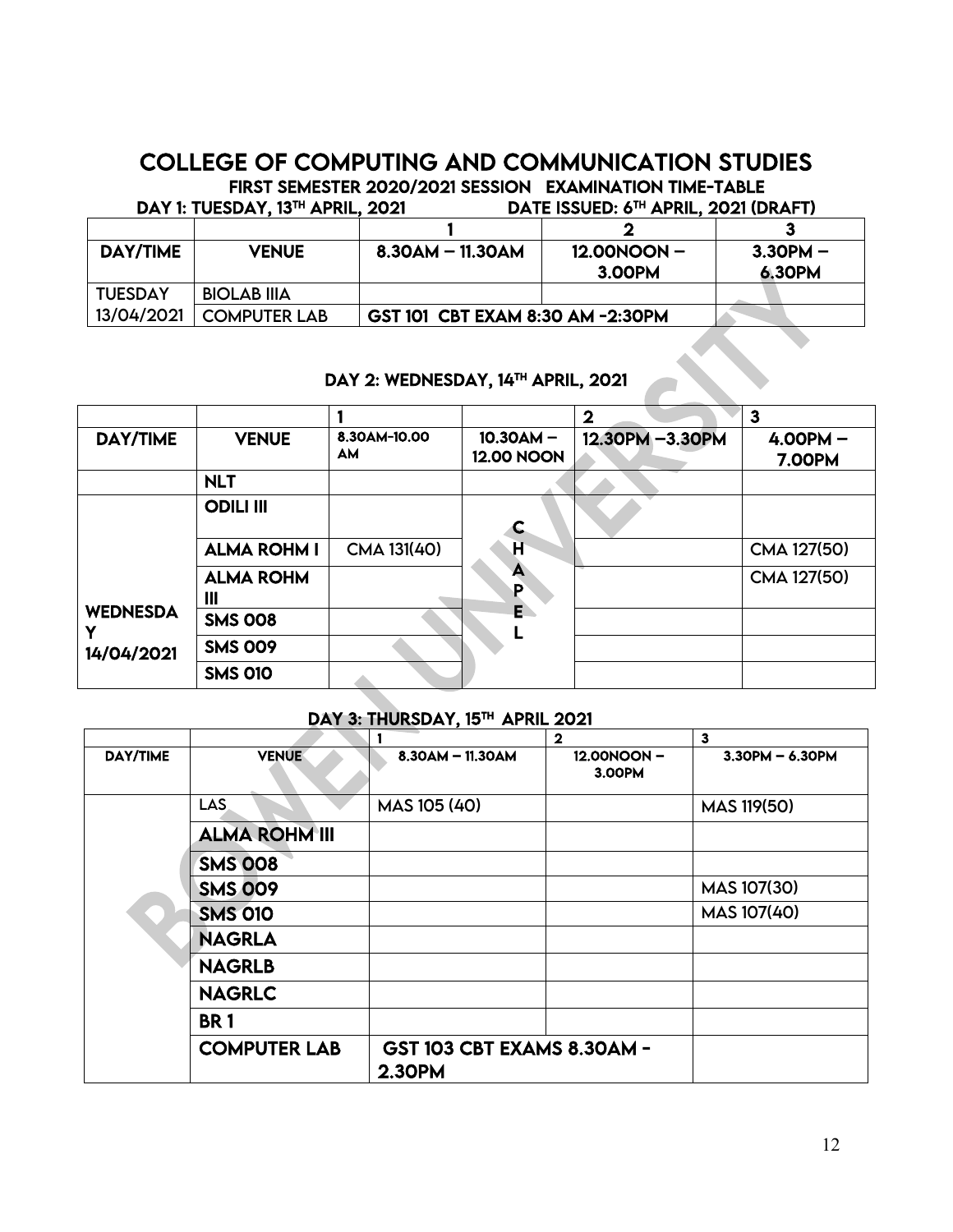#### DAY 4: FRIDAY, 16<sup>TH</sup> APRIL, 2021

|                 |                      |                                  | $\mathbf 2$        | 3                     |
|-----------------|----------------------|----------------------------------|--------------------|-----------------------|
| <b>DAY/TIME</b> | <b>VENUE</b>         | $8.30AM - 11.30AM$               | 12.00NOON - 3.00PM | $3.30$ PM $- 6.30$ PM |
|                 | <b>NLT</b>           |                                  |                    | MAS 121 (100)         |
|                 |                      |                                  |                    | CMA 101(50)           |
|                 |                      |                                  |                    |                       |
|                 | <b>CALT</b>          | CIT 103(65)                      |                    |                       |
| <b>FRIDAY</b>   | <b>ALMA ROHM I</b>   |                                  |                    |                       |
|                 |                      | CMA 137(50)                      |                    |                       |
| 16/04/2021      |                      |                                  |                    |                       |
|                 | <b>ALMA ROHM III</b> |                                  |                    |                       |
|                 |                      |                                  |                    |                       |
|                 | <b>BIOLAB IIIA</b>   |                                  |                    |                       |
|                 | <b>COMPUTER LAB</b>  | CIT 101 CBT EXAM 8:30 AM -2:30PM |                    |                       |
|                 |                      |                                  |                    |                       |

# DAY 5: MONDAY, 19TH APRIL, 2021

|               |                                |                                  | $\mathbf{2}$       | $\mathbf{3}$      |
|---------------|--------------------------------|----------------------------------|--------------------|-------------------|
| DAY/TIME      | <b>VENUE</b>                   | $8.30$ AM $-$ 11.30AM            | 12.00NOON - 3.00PM | $3.30PM - 6.30PM$ |
|               | <b>NLT</b>                     |                                  |                    |                   |
|               | <b>ODILI III</b>               |                                  |                    |                   |
|               | <b>ALMA ROHM</b>               |                                  | CMA 133(20)        |                   |
|               | <b>ALMA ROHM</b><br>Ш          |                                  |                    |                   |
| <b>MONDAY</b> | <b>BROTHER</b><br><b>HALL1</b> |                                  |                    |                   |
| 19/04/2021    | <b>SMS 008</b>                 |                                  |                    |                   |
|               | <b>SMS 009</b>                 |                                  |                    |                   |
|               | <b>SMS 010</b>                 |                                  |                    |                   |
|               | <b>COMPUTER</b><br>LAB.        | MAT 101 CBT EXAM 8:30 AM -2:30PM |                    |                   |

#### DAY 6: TUESDAY, 20TH APRIL, 2021

| <b>DAY/TIME</b> | <b>VENUE</b>          | $8.30$ AM $-$ 11.30AM | 12.00NOON-<br>3.00PM | $3.30PM - 6.30PM$ |
|-----------------|-----------------------|-----------------------|----------------------|-------------------|
|                 | <b>ALMA ROHM I</b>    |                       |                      |                   |
| <b>TUESDAY</b>  |                       |                       |                      | MAS 101 (40)      |
|                 | <b>ALMA ROHM III</b>  |                       |                      | MAS 101 (40)      |
| 20/04/2021      | <b>BROTHER HALL 1</b> |                       |                      |                   |
|                 | <b>SMS 008</b>        |                       | MAS 103 (50)         |                   |
|                 | <b>SMS 009</b>        |                       | <b>MAS103(50)</b>    |                   |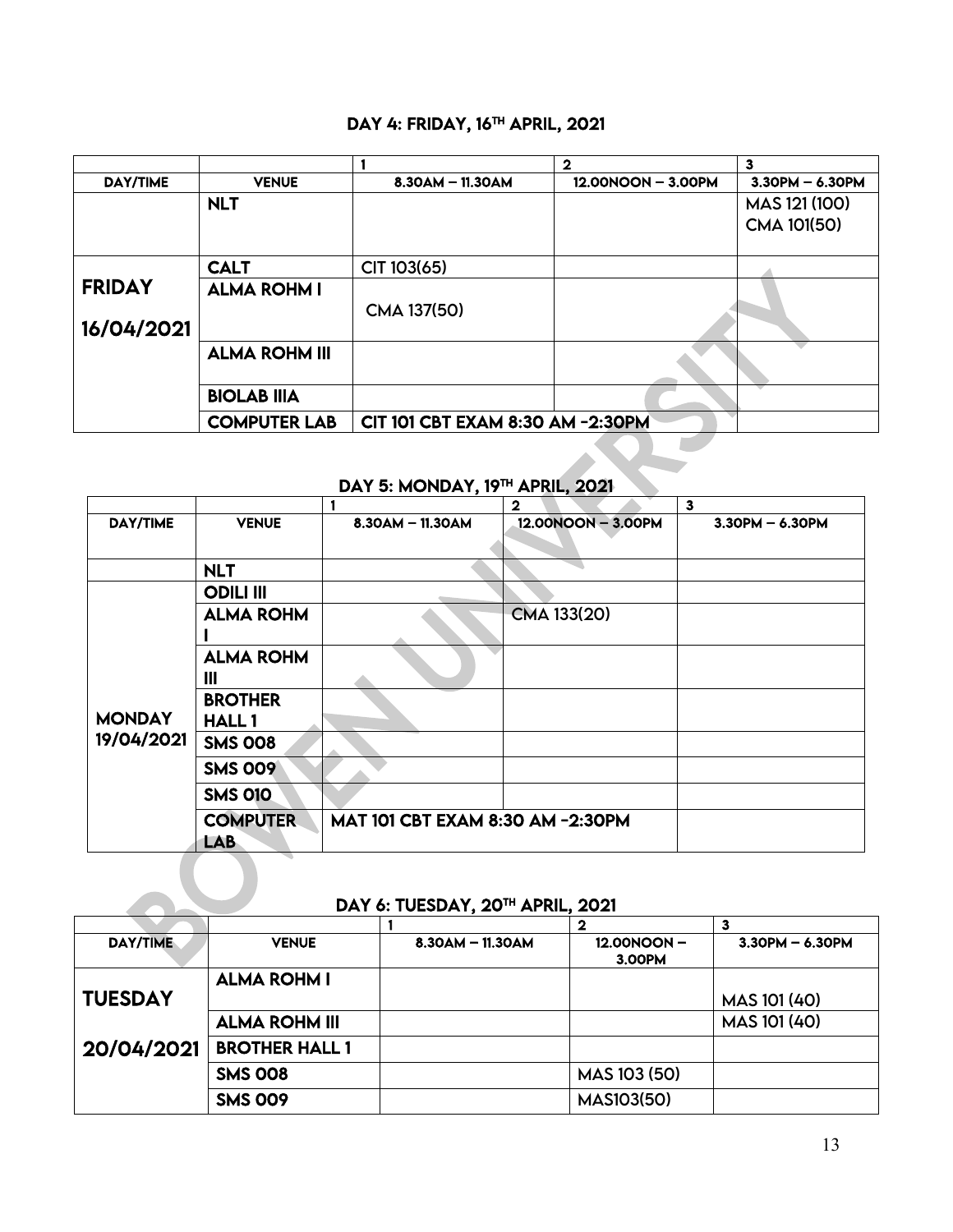# DAY 7: WEDNESDAY, 21<sup>ST</sup> APRIL, 2021

|                  |                               |                           |                                  | $\overline{\mathbf{2}}$ | $\mathbf{3}$                |
|------------------|-------------------------------|---------------------------|----------------------------------|-------------------------|-----------------------------|
| DAY/TIME         | <b>VENUE</b>                  | 8.30AM-10.00<br><b>AM</b> | $10.30AM - 12.00$<br><b>NOON</b> | 12.30PM -3.30PM         | $4.00PM -$<br><b>7.00PM</b> |
|                  | <b>NLT</b>                    |                           |                                  |                         |                             |
|                  | <b>ODILI III</b>              |                           | $\mathsf{C}$                     |                         |                             |
|                  | <b>ALMA ROHM I</b>            |                           | H                                |                         |                             |
|                  | <b>ALMA ROHM III</b>          |                           | A<br>P                           |                         |                             |
|                  | <b>BROTHER</b>                |                           | E                                |                         |                             |
| <b>WEDNESDAY</b> | <b>HALL1</b>                  |                           |                                  |                         |                             |
|                  | <b>SMS 008</b>                |                           |                                  |                         |                             |
| 21/04/2021       | <b>SMS 009</b>                |                           |                                  |                         |                             |
|                  | <b>SMS 010</b>                |                           |                                  |                         |                             |
|                  | <b>BIOLAB IIIA</b>            |                           |                                  |                         |                             |
|                  | <b>COMPUTER</b><br><b>LAB</b> |                           |                                  |                         |                             |

#### DAY 8: THURSDAY, 22<sup>ND</sup> APRIL, 2021

|                 |                       |                           | $\overline{\mathbf{2}}$ | 3                     |
|-----------------|-----------------------|---------------------------|-------------------------|-----------------------|
| <b>DAY/TIME</b> | <b>VENUE</b>          | $8.30$ AM - 11.30AM       | 12.00NOON-              | $3.30$ PM $- 6.30$ PM |
|                 |                       |                           | 3.00PM                  |                       |
|                 | <b>NLT</b>            | CMA 114(120)              |                         |                       |
|                 |                       |                           |                         |                       |
|                 | <b>ODILI III</b>      |                           |                         |                       |
|                 | <b>ALMA ROHM I</b>    |                           |                         |                       |
|                 | <b>ALMA ROHM III</b>  |                           |                         |                       |
| 22/04/2021      | <b>BROTHER HALL 1</b> |                           |                         |                       |
|                 | <b>SMS 008</b>        |                           |                         |                       |
| <b>THURSDAY</b> | <b>BIOLAB IIIA</b>    |                           |                         |                       |
|                 | <b>COMPUTER LAB</b>   | STA 101 CBT EXAM 8.30AM - |                         |                       |
|                 |                       | 2.30PM                    |                         |                       |
|                 |                       |                           |                         |                       |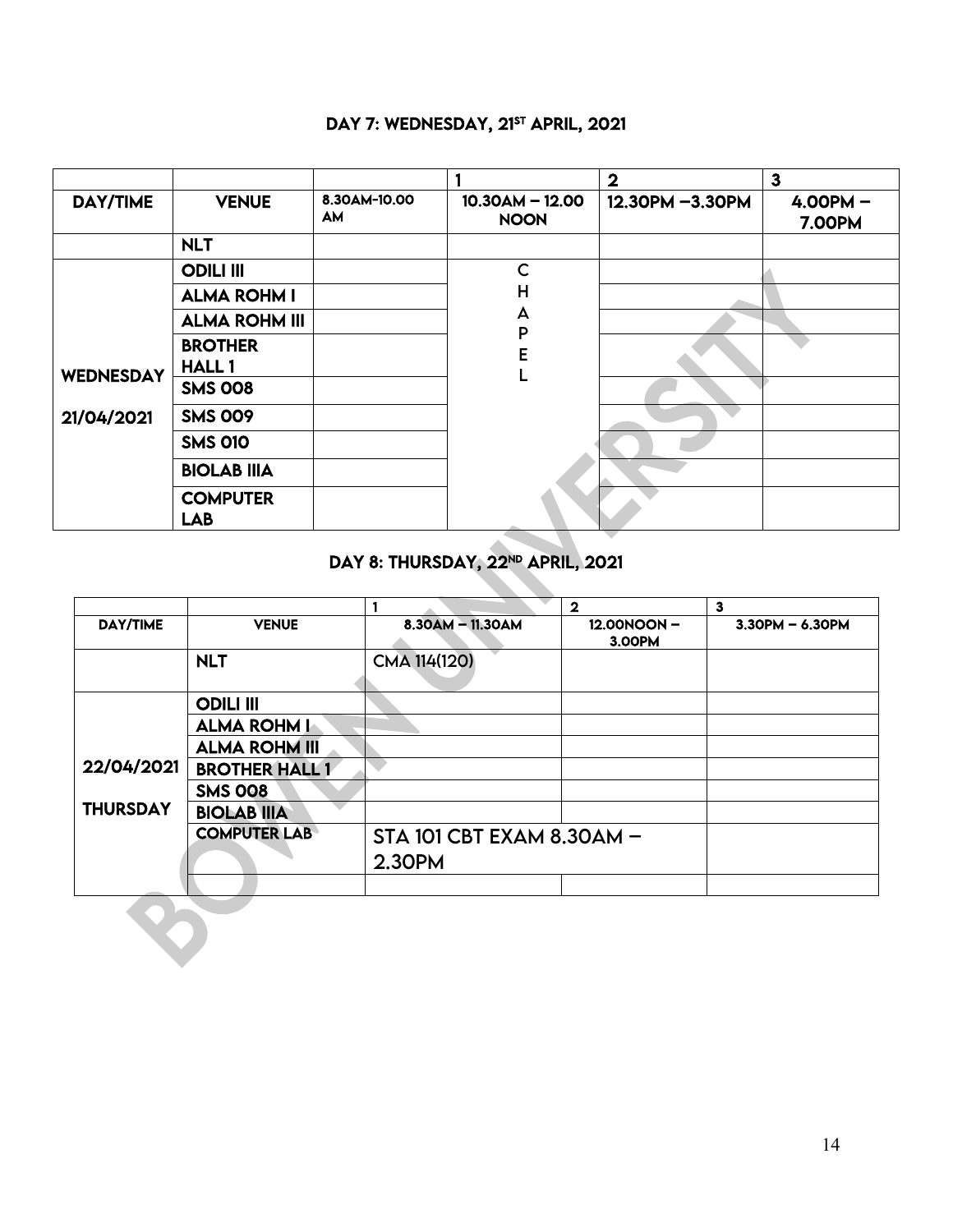# DAY 9: FRIDAY, 23RD APRIL, 2021

|                 |                       |                    | $\mathbf{2}$         | $\overline{\mathbf{3}}$ |
|-----------------|-----------------------|--------------------|----------------------|-------------------------|
| <b>DAY/TIME</b> | <b>VENUE</b>          | $8.30AM - 11.30AM$ | 12.00NOON-<br>3.00PM | $3.30$ PM $- 6.30$ PM   |
|                 | <b>NLT</b>            |                    |                      |                         |
|                 | <b>ODILI III</b>      |                    |                      |                         |
| 23/04/2021      | <b>ALMA ROHM I</b>    |                    |                      |                         |
| <b>FRIDAY</b>   | <b>ALMA ROHM III</b>  |                    |                      |                         |
|                 | <b>BROTHER HALL 1</b> |                    |                      |                         |
|                 | <b>SMS 008</b>        |                    |                      |                         |
|                 | <b>SMS 009</b>        |                    |                      |                         |
|                 | <b>SMS 010</b>        |                    |                      |                         |
|                 | <b>BIOLAB IIIA</b>    |                    |                      |                         |
|                 | <b>COMPUTER LAB</b>   |                    |                      |                         |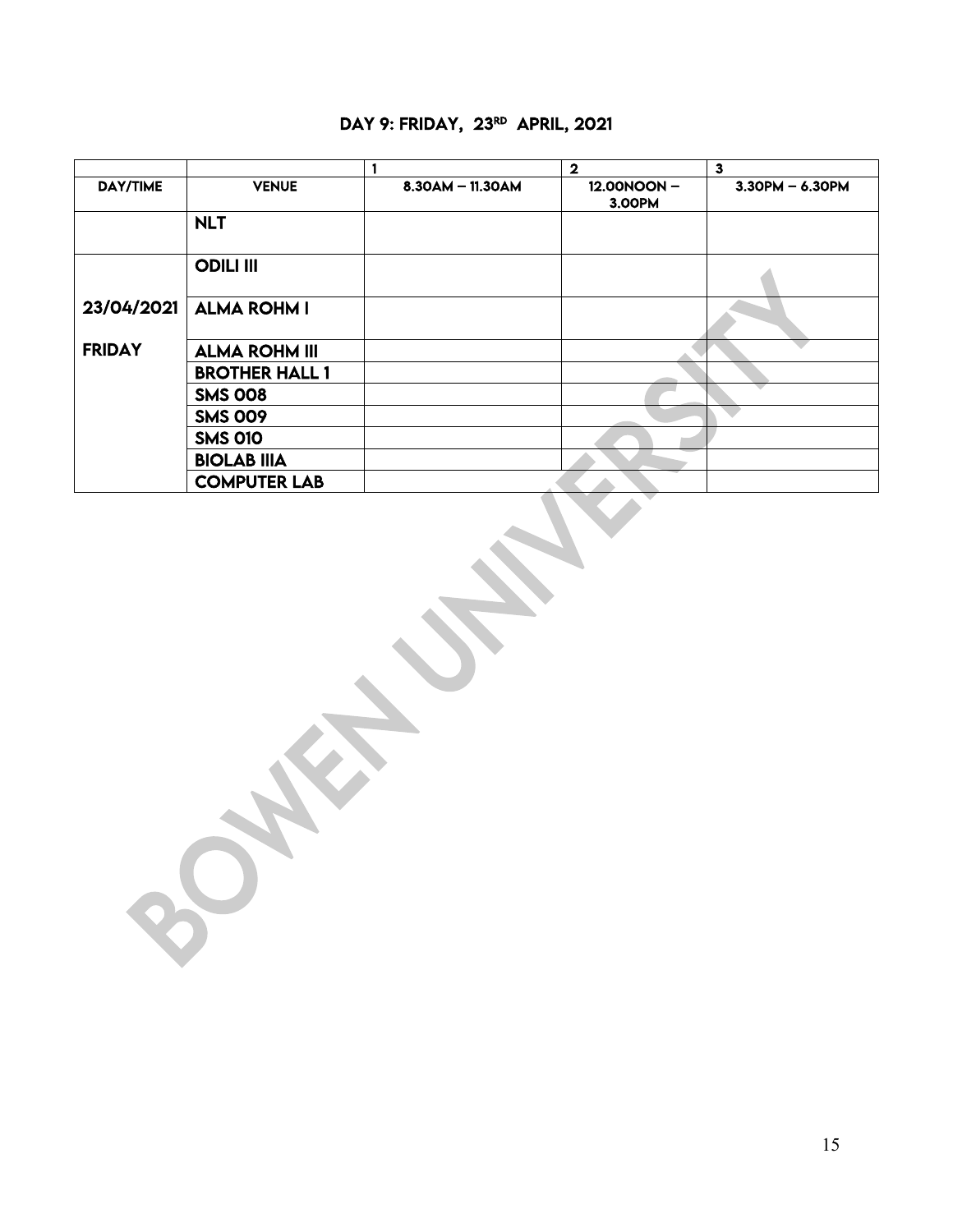# COLLEGE OF LAW

# 100 LEVEL FIRST SEMESTER 2019/2020 SESSION EXAMINATION TIME-TABLE<br>DAY 1: TUESDAY, 13<sup>TH</sup> APRIL, 2021

DATE ISSUED: 6TH APRIL, 2021 (DRAFT)

|                 |                     |                                                   | o                    | Ð                 |  |
|-----------------|---------------------|---------------------------------------------------|----------------------|-------------------|--|
| <b>DAY/TIME</b> | <b>VENUE</b>        | $8.30$ AM $-$ 11.30AM                             | 12.00NOON-<br>3.00PM | $3.30PM - 6.30PM$ |  |
|                 | <b>BR1</b>          |                                                   |                      |                   |  |
|                 | <b>BRII</b>         |                                                   |                      |                   |  |
|                 | <b>COMPUTER LAB</b> | <b>GST 101 CBT EXAM 8.30AM -</b><br><b>2.30PM</b> |                      |                   |  |

#### DAY 2: WEDNESDAY, 14TH APRIL 2021

|                               |                  |                           |                                  | $\mathbf{2}$    | 3                 |
|-------------------------------|------------------|---------------------------|----------------------------------|-----------------|-------------------|
| DAY/TIME                      | <b>VENUE</b>     | 8.30AM-10.00<br><b>AM</b> | $10.30AM -$<br><b>12.00 NOON</b> | 12.30PM -3.30PM | $4.00PM - 7.00PM$ |
|                               | LLH I            |                           | <b>CHAPEL</b>                    |                 |                   |
|                               | LLH <sub>2</sub> |                           |                                  |                 |                   |
| 14/04/2021<br><b>WEDNESDA</b> | LLH <sub>3</sub> |                           |                                  |                 |                   |

#### DAY 3: THURSDAY, 15TH APRIL, 2021

|                               |                           |                          | $\mathbf 2$          | 3                     |
|-------------------------------|---------------------------|--------------------------|----------------------|-----------------------|
| <b>DAY/TIME</b>               | <b>VENUE</b>              | $8.30$ AM $-$ 11.30AM    | 12.00NOON-<br>3.00PM | $3.30$ PM $- 6.30$ PM |
|                               | LLH <sub>2</sub>          |                          |                      |                       |
| 15/04/2021<br><b>THURSDAY</b> | LLH <sub>3</sub>          |                          |                      |                       |
|                               | <b>CHM BUILD LECT III</b> |                          |                      |                       |
|                               | <b>CHM BUILD GEN</b>      |                          |                      |                       |
|                               | LAB                       |                          |                      |                       |
|                               | <b>BIOLAB III</b>         |                          |                      |                       |
|                               | <b>COMPUTER LAB</b>       | GST103CBT EXAM 8:30 AM - |                      |                       |
|                               |                           | 2:30PM                   |                      |                       |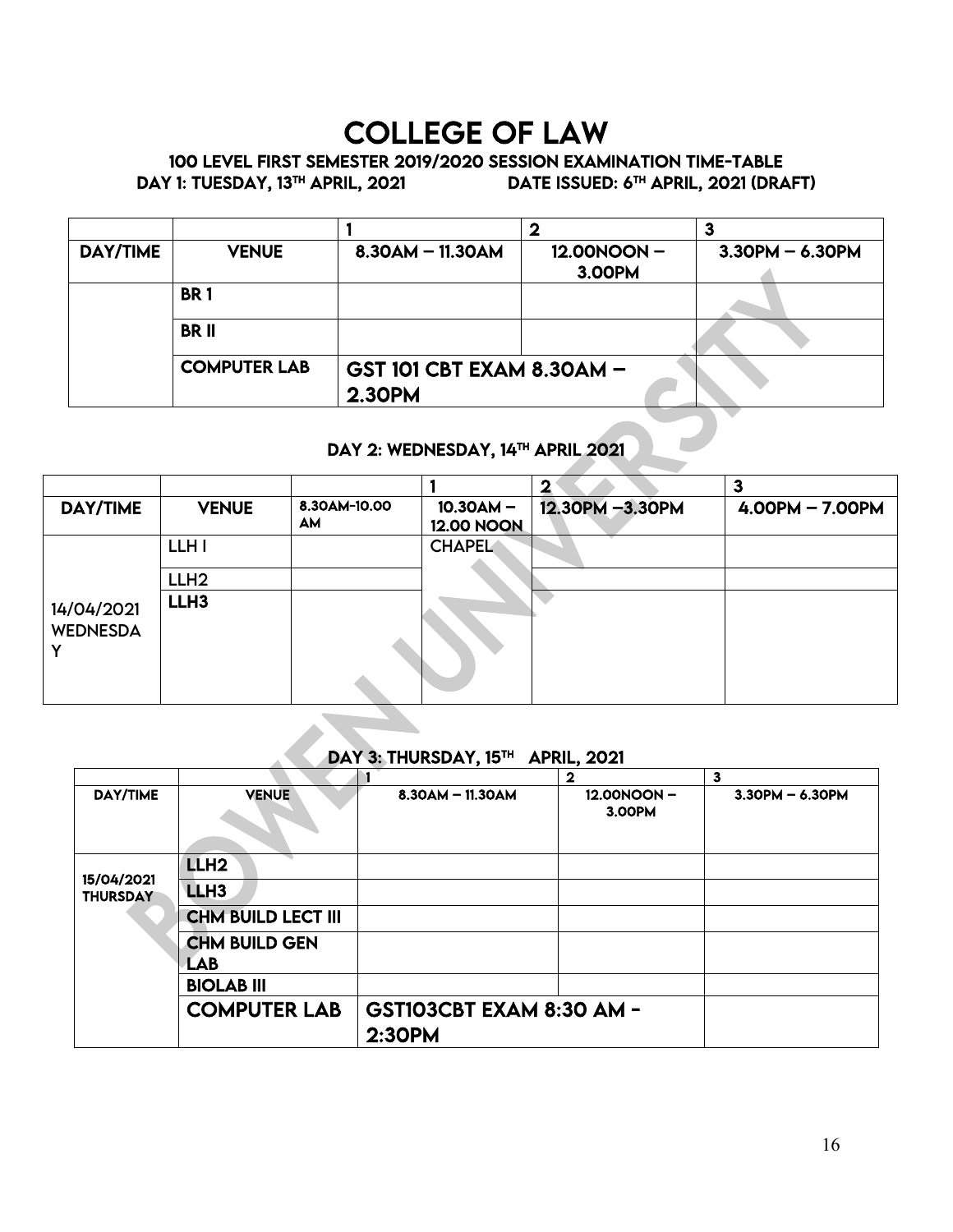#### DAY 4: FRIDAY, 16TH APRIL 2021

| <b>DAY/TIME</b> | <b>VENUE</b>        | $8.30$ AM $-$ 11.30AM            | 12.00NOON - 3.00PM   | $3.30$ PM $- 6.30$ PM |
|-----------------|---------------------|----------------------------------|----------------------|-----------------------|
| 16/04/2021      | LLH I               |                                  |                      |                       |
| <b>FRIDAY</b>   | LLH2                |                                  |                      |                       |
|                 | LLH <sub>3</sub>    |                                  | <b>LAW 101(LEGAL</b> |                       |
|                 |                     |                                  | <b>METHODS 1)</b>    |                       |
|                 | <b>COMPUTER LAB</b> | CIT 101 CBT EXAM 8:30 AM -2:30PM |                      |                       |

#### DAY 5: MONDAY, 19<sup>TH</sup> APRIL 2021

| <b>DAY/TIME</b> | <b>VENUE</b>        | $8.30$ AM $-$ 11.30AM            | 12.00NOON- | $3.30$ PM $- 6.30$ PM |
|-----------------|---------------------|----------------------------------|------------|-----------------------|
|                 |                     |                                  | 3.00PM     |                       |
| 19/04/2021      | LLH I               |                                  |            |                       |
| <b>MONDAY</b>   | LLH <sub>2</sub>    |                                  |            |                       |
|                 | LLH <sub>3</sub>    |                                  |            |                       |
|                 | <b>COMPUTER LAB</b> | <b>MAT101 CBT EXAM 8:30 AM -</b> |            |                       |
|                 |                     | 2:3OPM                           |            |                       |

#### Í DAY 6: TUESDAY, 20TH APRIL, 2021

| DAY/TIME                     | <b>VENUE</b>        | $8.30$ AM $-$ 11.30AM | 12.00NOON -<br>3.00PM | $3.30$ PM $-$<br>6.30PM |
|------------------------------|---------------------|-----------------------|-----------------------|-------------------------|
| 20/04/2021<br><b>TUESDAY</b> | LLH I               |                       |                       |                         |
|                              | <b>COMPUTER LAB</b> |                       |                       |                         |

# DAY 7: WEDNESDAY, 21<sup>st</sup> APRIL 2021

| DAY/TIME                       | <b>VENUE</b> | 8.30AM-10.00<br>AM | $10.30AM - 12.00$<br><b>NOON</b> | $12.3$ OPM $-$<br>3.30PM | $4.00$ PM $- 7.00$ PM |
|--------------------------------|--------------|--------------------|----------------------------------|--------------------------|-----------------------|
| 21/04/2021<br><b>WEDNESDAY</b> | LLH I        |                    | <b>CHAPEL</b>                    |                          |                       |
|                                | LLH2.        |                    |                                  |                          |                       |
|                                | LLH3         |                    |                                  |                          |                       |

 $\lambda$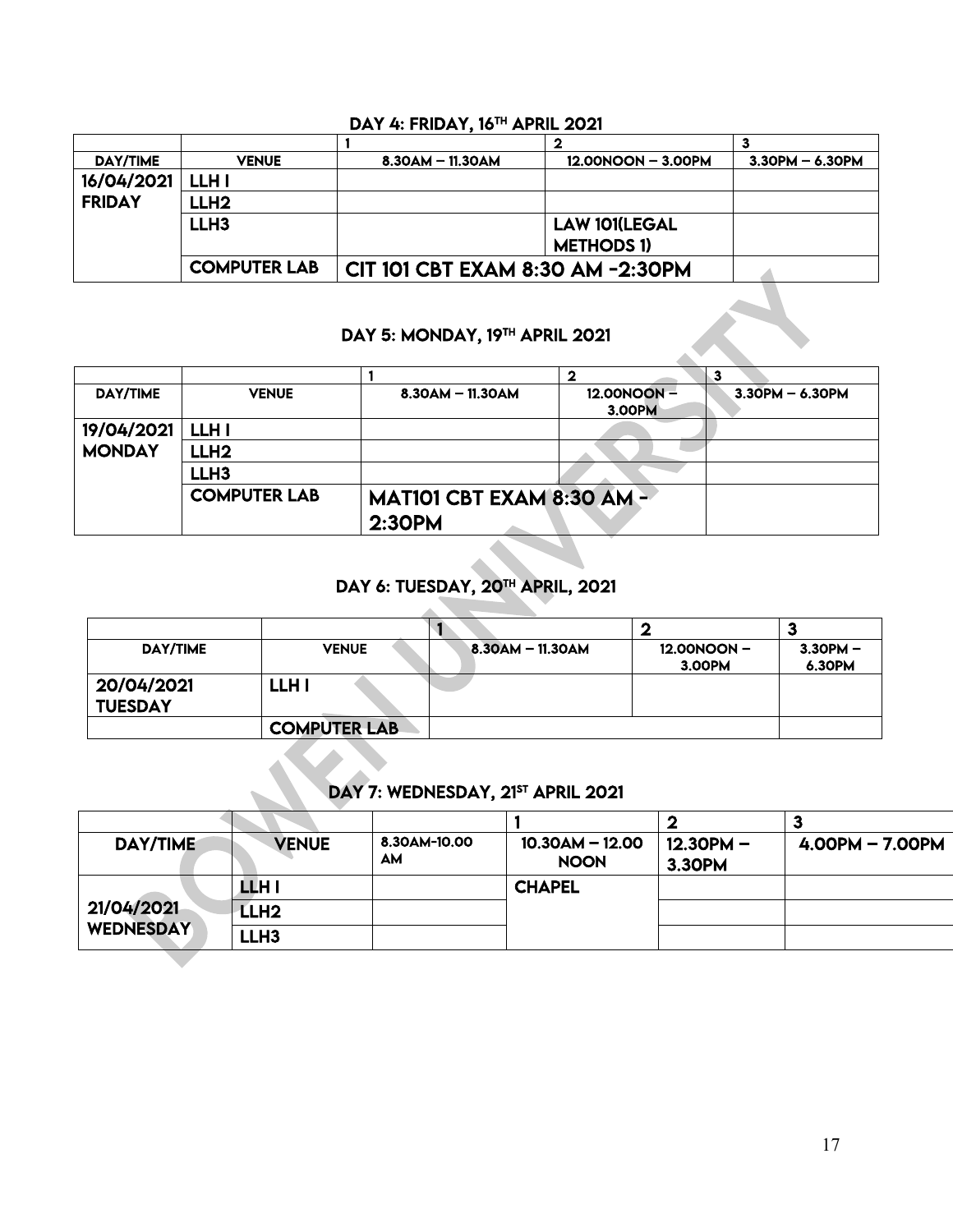# COLLEGE OF LIBERAL STUDIES

# 100LEVEL FIRST SEMESTER 2020/2021 ACADEMIC SESSION EXAMINATION TIME-TABLE

DAY 1: TUESDAY, 13<sup>TH</sup> APRIL 2020 DATE ISSUED: 6<sup>TH</sup> APRIL 2021

|                |                      |                    | $\mathbf 2$                 | $\mathbf{3}$      |
|----------------|----------------------|--------------------|-----------------------------|-------------------|
| DAY/TIME       | <b>VENUE</b>         | $8.30AM - 11.30AM$ | 12.00NOON-<br><b>3.00PM</b> | $3.30PM - 6.30PM$ |
|                | <b>NLT</b>           |                    |                             |                   |
|                | <b>LAS</b>           |                    |                             |                   |
|                |                      |                    |                             |                   |
| 13/04/2021     | <b>AGA</b>           |                    |                             |                   |
| <b>TUESDAY</b> | <b>ALMA ROHM I</b>   |                    |                             |                   |
|                | <b>ALMA ROHM III</b> |                    |                             |                   |
|                | <b>BRI</b>           |                    |                             |                   |
|                | <b>BR11</b>          |                    |                             |                   |
|                | <b>COMPUTER LAB</b>  | <b>GST 101</b>     | CBT 8:30-2:30PM             |                   |

#### DAY 2: WEDNESDAY, 14<sup>TH</sup> APRIL, 2021

|                 |              |                     |                                     | $\mathbf 2$                  | $\mathbf{3}$      |
|-----------------|--------------|---------------------|-------------------------------------|------------------------------|-------------------|
| DAY/TIME        | <b>VENUE</b> | 8.30AM-<br>10.00 AM | $10.30AM -$<br>12.00<br><b>NOON</b> | 12.30PM -3.30PM              | $4.00PM - 7.00PM$ |
|                 | <b>NLT</b>   |                     | C<br>Н                              |                              |                   |
| 14/03/2021      |              |                     | A                                   | ENG 101 (20)<br>IRD 107 (30) | REL 101 (5)       |
| <b>WEDNESDA</b> | <b>AGA</b>   |                     | Ρ<br>Е                              |                              |                   |
|                 |              |                     |                                     |                              |                   |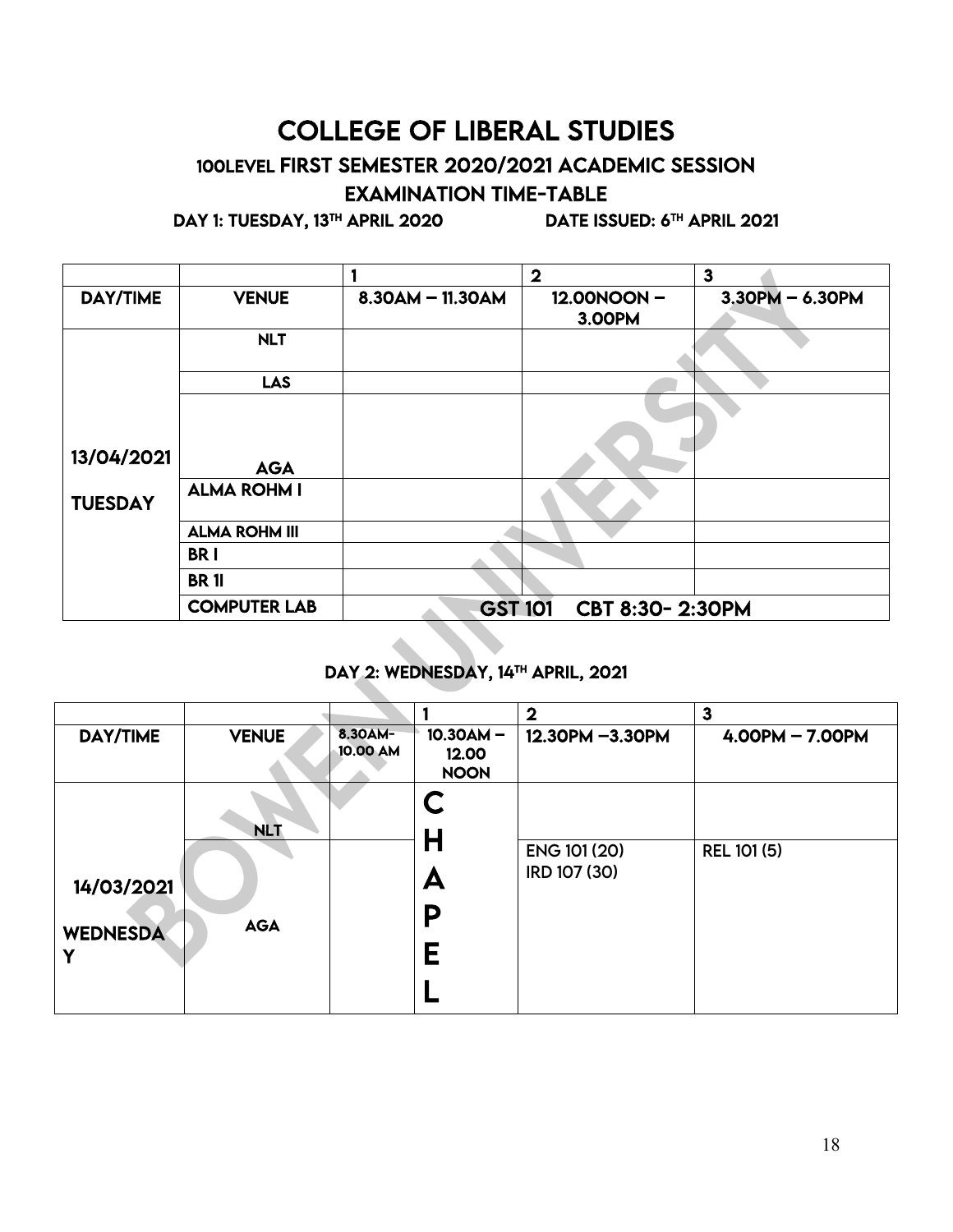#### DAY 3: THURSDAY, 15<sup>TH</sup> APRIL, 2021

|                  |                      |                                      | $\mathbf{2}$ | $\mathbf{3}$        |
|------------------|----------------------|--------------------------------------|--------------|---------------------|
| <b>DAY/TIME</b>  | <b>VENUE</b>         | $8.30AM -$                           | 12.00NOON-   | $3.30PM -$          |
|                  |                      | <b>11.30AM</b>                       | 3.00PM       | 6.30PM              |
|                  | <b>NLT</b>           |                                      |              |                     |
|                  | <b>LAS</b>           |                                      |              |                     |
|                  |                      |                                      |              | <b>ENG 111 (50)</b> |
|                  |                      |                                      |              | THA 117 (15)        |
| 15/04/2021       | <b>AGA</b>           |                                      |              |                     |
|                  | <b>ALMA ROHM I</b>   |                                      |              |                     |
| <b>THURSIDAY</b> | <b>ALMA ROHM III</b> |                                      |              |                     |
|                  | <b>BR1</b>           |                                      |              |                     |
|                  | <b>BRII</b>          |                                      |              |                     |
|                  | <b>COMPUTER LAB</b>  | GST 103 CBT EXAM 8:30 AM -<br>2:30PM |              |                     |

#### DAY 4: FRIDAY, 16TH APRIL, 2021

|                 |                               |                  |                                  | 3                                                          |
|-----------------|-------------------------------|------------------|----------------------------------|------------------------------------------------------------|
| <b>DAY/TIME</b> | <b>VENUE</b>                  | 8.30AM - 11.30AM | 12.00NOON - 3.00PM               | $3.30$ PM $- 6.30$ PM                                      |
|                 |                               |                  |                                  | HST 107 (10)<br><b>REL 103 (5)</b><br><b>MJUS 107 (20)</b> |
|                 | <b>AGA</b>                    |                  |                                  |                                                            |
| 31/01/2020      | <b>PIANO ROOM</b>             |                  | <b>MUS 111,</b>                  |                                                            |
| <b>FRIDAY</b>   | <b>LANGUAGE</b><br><b>LAB</b> |                  |                                  | ENG 103 (40)                                               |
|                 | <b>COMPUTER</b><br><b>LAB</b> |                  | CIT 101 CBT EXAM 8:30 AM -2:30PM |                                                            |

#### DAY 5 MONDAY, 19TH APRIL, 2021

| <b>DAY/TIME</b> | <b>VENUE</b>        | $8.30$ AM - 11.30AM                     | 12.00NOON-<br>3.00PM | $3.30$ PM $- 6.30$ PM |  |
|-----------------|---------------------|-----------------------------------------|----------------------|-----------------------|--|
|                 |                     | HIS 109 (10)                            |                      | <b>MUS 108 (5)</b>    |  |
|                 |                     | <b>REL 105 (2)</b>                      |                      |                       |  |
| 19/04/2021      | <b>AGA</b>          | <b>ENG 114 (50)</b>                     |                      |                       |  |
|                 |                     |                                         |                      |                       |  |
| <b>MONDAY</b>   | <b>COMPUTER LAB</b> | <b>MAT 101 CBT EXAM 8:30 AM -2:30PM</b> |                      |                       |  |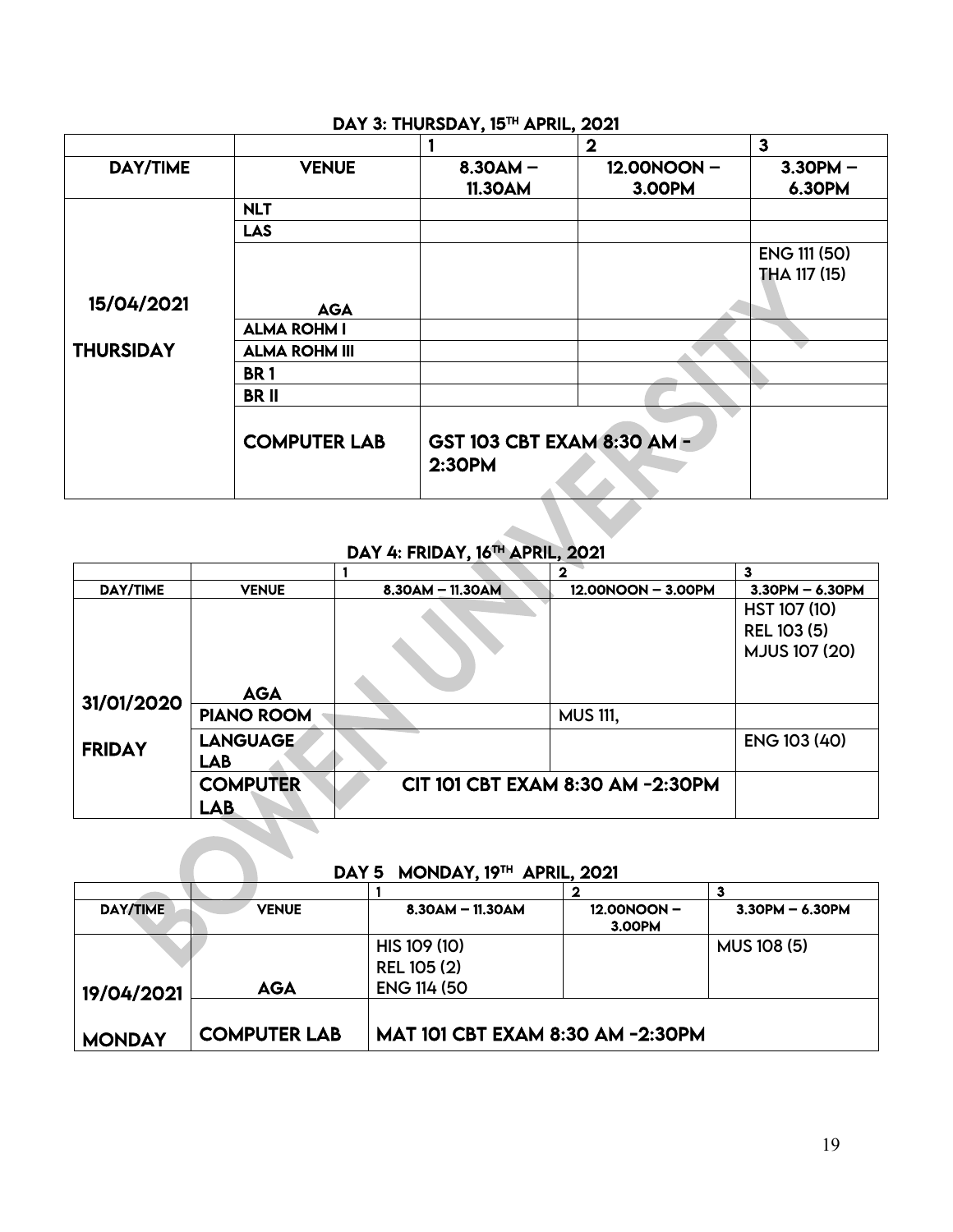| m IVIII ауді   |                     |                                     |                      |                              |  |
|----------------|---------------------|-------------------------------------|----------------------|------------------------------|--|
|                |                     |                                     |                      |                              |  |
| DAY/TIME       | <b>VENUE</b>        | $8.30$ AM $-$ 11.30AM               | 12.00NOON-<br>3.00PM | $3.30$ PM $- 6.30$ PM        |  |
| 4/02/2020      | <b>AGA</b>          | ENG 113 (45)<br><b>MUS 101 (10)</b> | HIS 114 (10)         | ENG 102 (20)<br>PDS 101 (60) |  |
| <b>TUESDAY</b> | <b>COMPUTER LAB</b> |                                     |                      |                              |  |

#### DAY 6: TUESDAY, 20TH APRIL, 2021

#### DAY 7: WEDNESDAY, 21<sup>st</sup> APRIL, 2021

|                  |              |                    | DAY 7: WEDNESDAY, 21ST APRIL, 2021 |                                                                     |                             |
|------------------|--------------|--------------------|------------------------------------|---------------------------------------------------------------------|-----------------------------|
|                  |              |                    |                                    | $\mathbf 2$                                                         | $\mathbf{3}$                |
| DAY/TIME         | <b>VENUE</b> | 8.30AM-10.00<br>AM | $10.30AM - 12.00$<br><b>NOON</b>   | 12.30PM -3.30PM                                                     | $4.00PM -$<br><b>7.00PM</b> |
|                  | <b>AGA</b>   |                    |                                    | THA 115 (30)<br>MUS 102 (10)<br>ENG 114 (15)<br><b>ENG 105 (20)</b> | HST 105 (10)                |
| 21/04/2021       |              |                    | <b>CHAPEL</b>                      |                                                                     |                             |
| <b>WEDNESDAY</b> |              |                    |                                    |                                                                     |                             |

#### J DAY 8: THURSDAY, 22ND APRIL, 2021

|                 |                     |                         | $\mathbf 2$          | 3                 |
|-----------------|---------------------|-------------------------|----------------------|-------------------|
| <b>DAY/TIME</b> | <b>VENUE</b>        | $8.30$ AM $-$ 11.30AM   | 12.00NOON-<br>3.00PM | $3.30PM - 6.30PM$ |
|                 | <b>AGA</b>          | ENG 117 (10)            |                      | THA 113 (15)      |
| 22/04/2021      | <b>PIANO ROOM</b>   |                         |                      |                   |
| <b>THURSDAY</b> | <b>COMPUTER LAB</b> | STA 101 CBT 8:30-2:30PM |                      |                   |